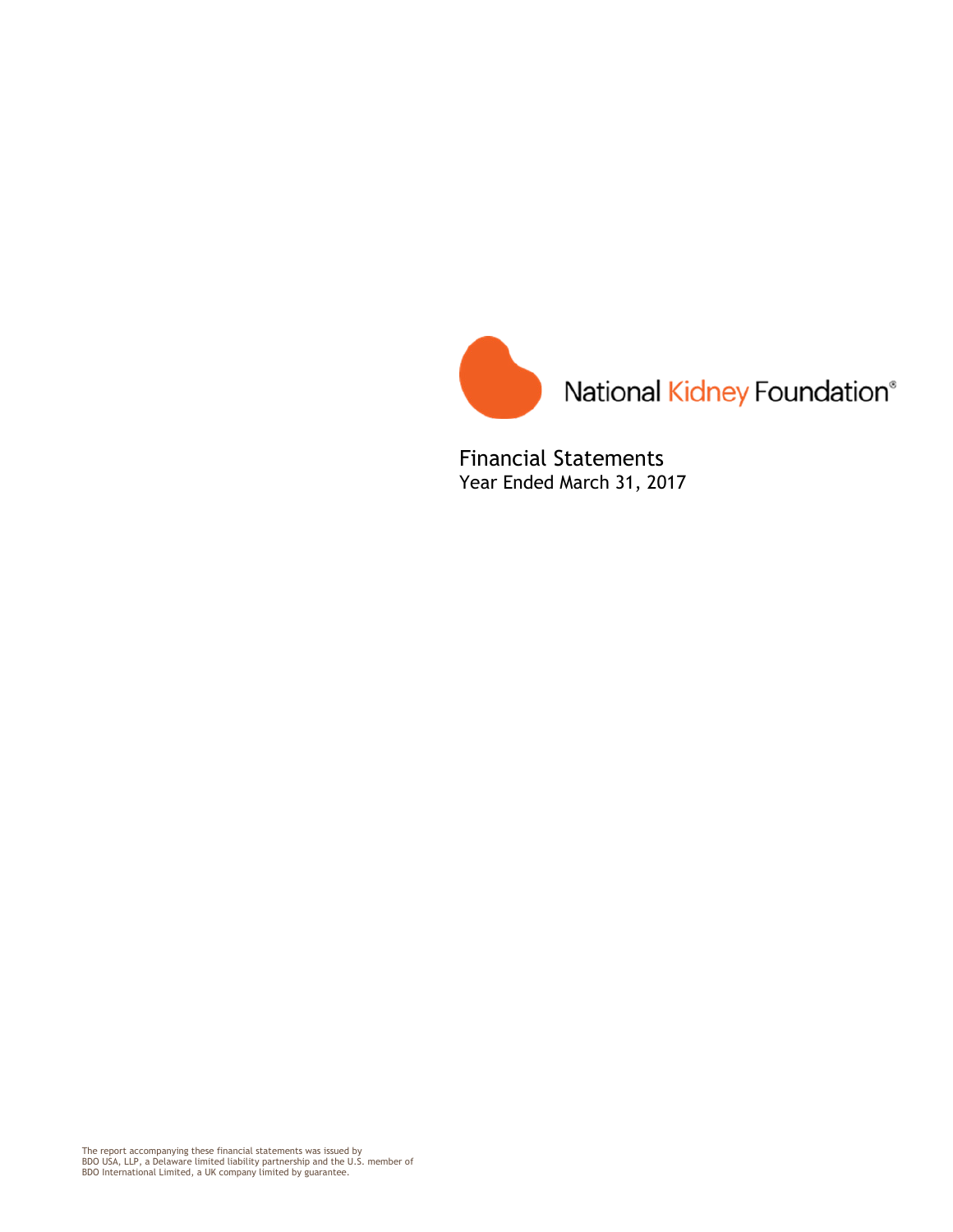

Financial Statements Year Ended March 31, 2017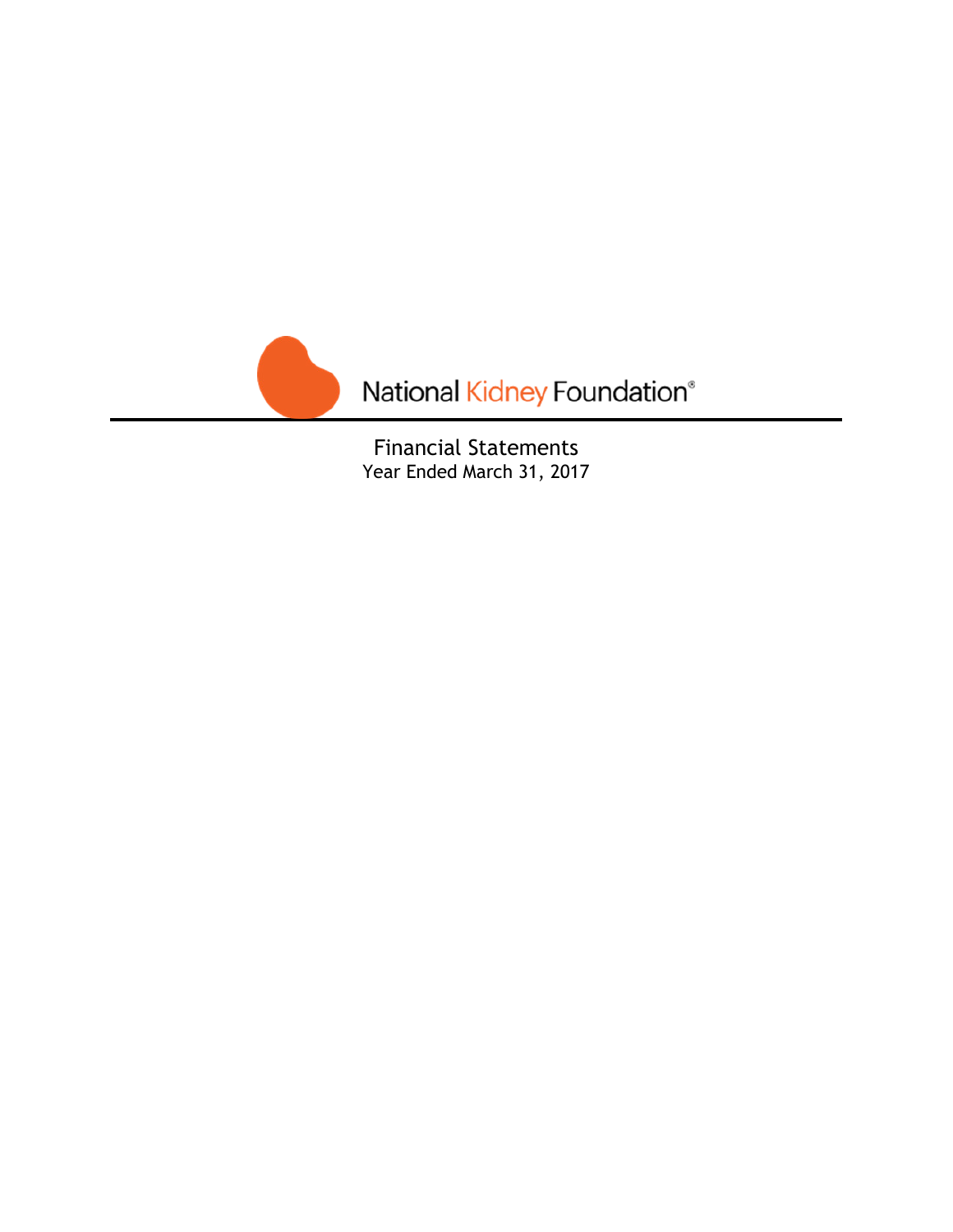## **Contents**

| <b>Independent Auditor's Report</b>                                | $3 - 4$   |
|--------------------------------------------------------------------|-----------|
| <b>Financial Statements:</b>                                       |           |
| Balance Sheet as of March 31, 2017                                 | 5.        |
| Statement of Activities for the Year Ended March 31, 2017          | $6 - 7$   |
| Statement of Cash Flows for the Year Ended March 31, 2017          | 8         |
| Statement of Functional Expenses for the Year Ended March 31, 2017 | 9         |
| Notes to Financial Statements                                      | $10 - 23$ |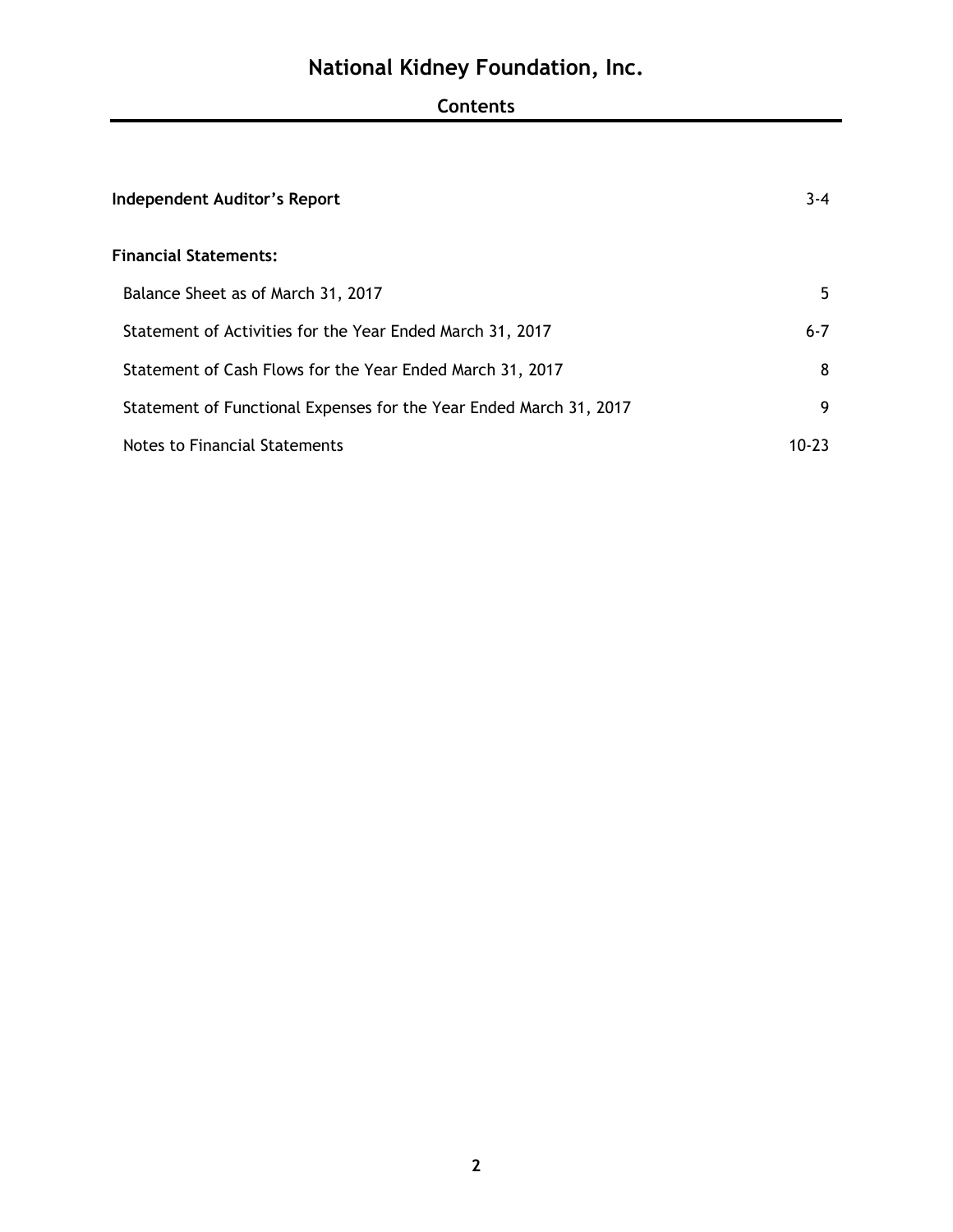

Tel: 631-501-9600 Fax: 631-501-1885 **www.bdo.com**

### **Independent Auditor's Report**

The Board of Directors National Kidney Foundation, Inc. New York, New York

#### *Report on the Financial Statements*

We have audited the accompanying financial statements of the National Kidney Foundation, Inc. (the "Foundation"), which are comprised of the balance sheet as of March 31, 2017, and the related statements of activities, cash flows and functional expenses for the year then ended, and the related notes to the financial statements.

#### *Management's Responsibility for the Financial Statements*

Management is responsible for the preparation and fair presentation of these financial statements in accordance with accounting principles generally accepted in the United States of America; this includes the design, implementation, and maintenance of internal control relevant to the preparation and fair presentation of financial statements that are free from material misstatement, whether due to fraud or error.

#### *Auditor's Responsibility*

Our responsibility is to express an opinion on these financial statements based on our audit. We conducted our audit in accordance with auditing standards generally accepted in the United States of America. Those standards require that we plan and perform the audit to obtain reasonable assurance about whether the financial statements are free from material misstatement.

An audit involves performing procedures to obtain audit evidence about the amounts and disclosures in the financial statements. The procedures selected depend on the auditor's judgment, including the assessment of the risks of material misstatement of the financial statements, whether due to fraud or error. In making those risk assessments, the auditor considers internal control relevant to the entity's preparation and fair presentation of the financial statements in order to design audit procedures that are appropriate in the circumstances, but not for the purpose of expressing an opinion on the effectiveness of the entity's internal control. Accordingly, we express no such opinion. An audit also includes evaluating the appropriateness of accounting policies used and the reasonableness of significant accounting estimates made by management, as well as evaluating the overall presentation of the financial statements.

We believe that the audit evidence we have obtained is sufficient and appropriate to provide a basis for our audit opinion.

BDO USA, LLP, a Delaware limited liability partnership, is the U.S. member of BDO International Limited, a UK company limited by guarantee, and forms part of the international BDO network of independent member firms.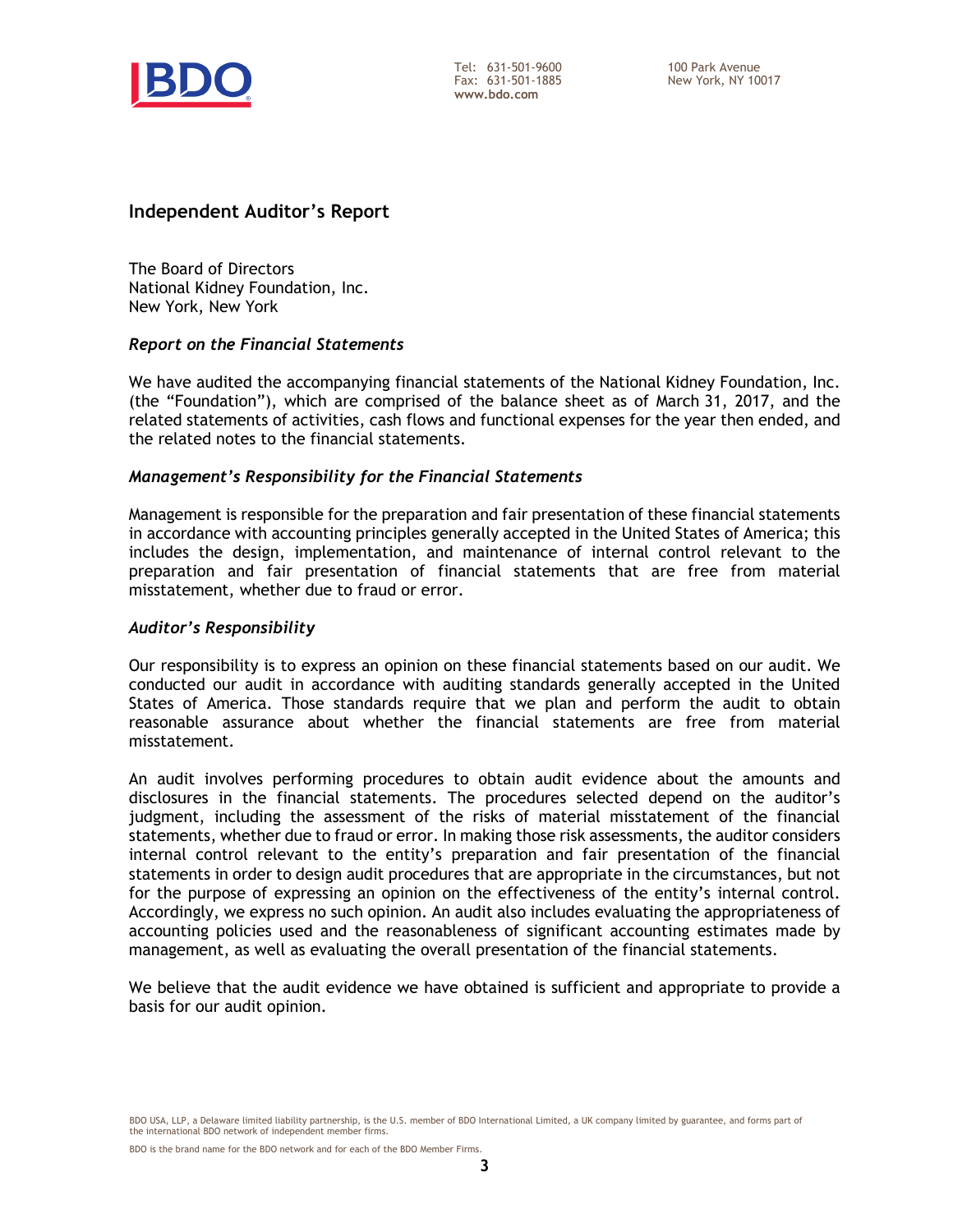

#### *Opinion*

In our opinion, the financial statements referred to above present fairly, in all material respects, the financial position of the National Kidney Foundation, Inc. as of March 31, 2017, and the results of its operations and its cash flows for the year then ended in accordance with accounting principles generally accepted in the United States of America.

#### *Report on Summarized Comparative Information*

We have previously audited the Foundation's 2016 financial statements and our report, dated July 20, 2016, expressed an unmodified opinion on those audited financial statements. In our opinion, the summarized comparative information presented herein as of and for the year ended March 31, 2016 is consistent, in all material respects, with the audited financial statements from which it has been derived.

BDO USA, LLP

July 25, 2017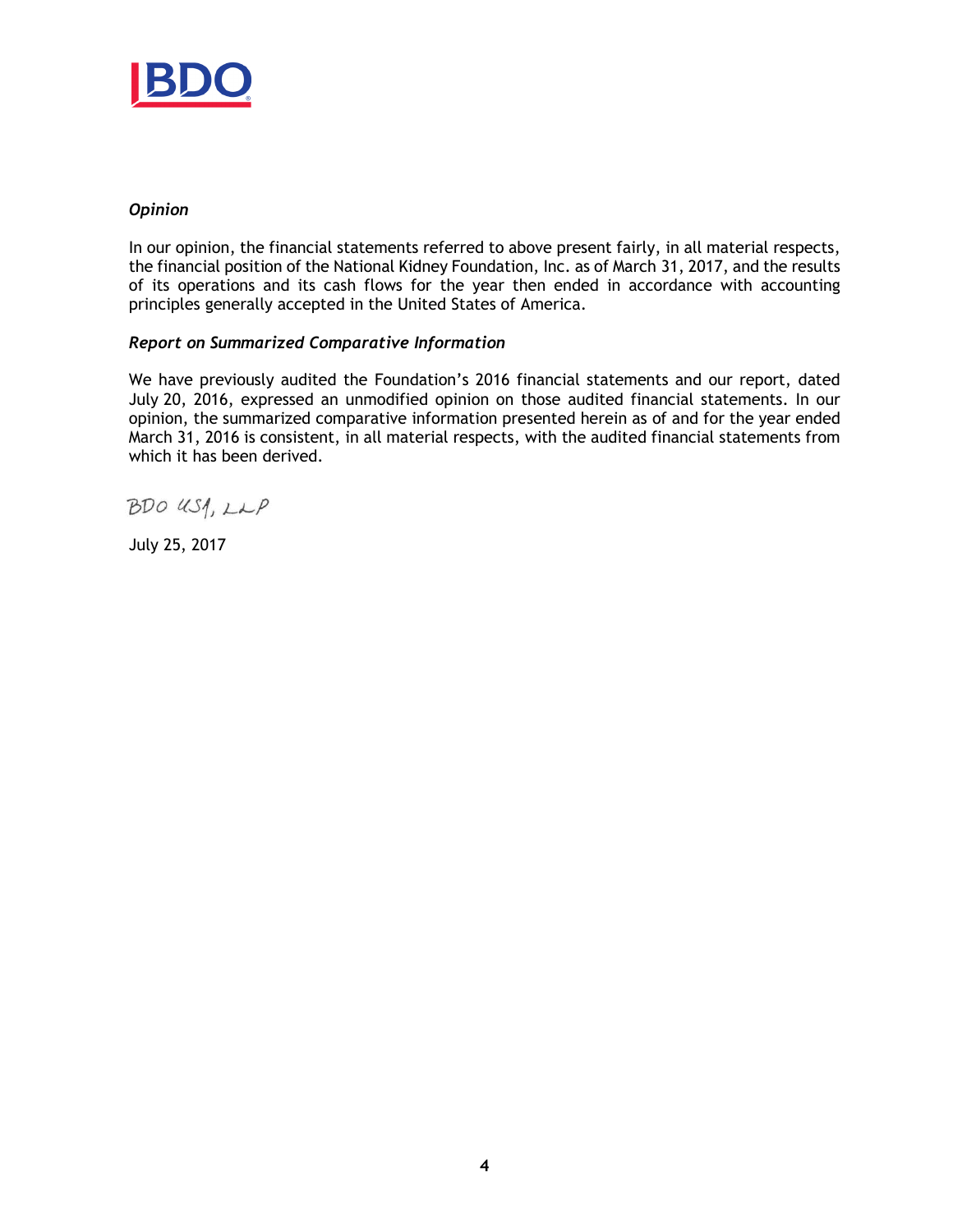## **Balance Sheet (with comparative totals for 2016)**

| March 31,                                                                                                                                                                  | 2017                     | 2016                     |
|----------------------------------------------------------------------------------------------------------------------------------------------------------------------------|--------------------------|--------------------------|
| <b>Assets</b>                                                                                                                                                              |                          |                          |
| Cash and cash equivalents<br>Investments, at fair value (Note 3)<br>Investments held under split-interest agreements                                                       | \$1,833,170<br>6,641,453 | \$2,044,653<br>6,165,035 |
| (Notes 3 and 7)<br>Due from affiliates, principally share of affiliate<br>contributions, less allowance for uncollectible amounts                                          | 428,498                  | 452,149                  |
| of \$212,090 and \$241,069 for 2017 and 2016, respectively<br>Other receivables, less allowance for uncollectible<br>amounts of \$316,568 and \$313,783 for 2017 and 2016, | 637,391                  | 709,366                  |
| respectively (Note 4)                                                                                                                                                      | 5,415,489                | 2,792,670                |
| Prepaid expenses                                                                                                                                                           | 1,079,399                | 821,329                  |
| Other assets                                                                                                                                                               | 251,339                  | 227,862                  |
| Fixed assets, net                                                                                                                                                          | 204,856                  | 281,075                  |
|                                                                                                                                                                            | \$16,491,595             | \$13,494,139             |
| <b>Liabilities and Net Assets</b>                                                                                                                                          |                          |                          |
| Liabilities:                                                                                                                                                               |                          |                          |
| Accounts payable and accrued expenses                                                                                                                                      | \$4,350,863              | \$3,780,273              |
| Deferred income (Note 6)                                                                                                                                                   | 4,602,872                | 5,569,077                |
| Deferred rent (Note 10)                                                                                                                                                    | 1,250,692                | 501,530                  |
| Payable to beneficiaries (Note 7)                                                                                                                                          | 334,361                  | 347,436                  |
| Line of credit payable (Note 8)                                                                                                                                            | 3,700,000                |                          |
| <b>Total Liabilities</b>                                                                                                                                                   | 14,238,788               | 10,198,316               |
| Commitments (Notes 7, 8 and 10)                                                                                                                                            |                          |                          |
| Net Assets (Deficit) (Notes 11 and 12):                                                                                                                                    |                          |                          |
| Unrestricted                                                                                                                                                               | (1,686,099)              | (1,686,628)              |
| Temporarily restricted                                                                                                                                                     | 2,743,810                | 3,787,355                |
| Permanently restricted                                                                                                                                                     | 1,195,096                | 1,195,096                |
| <b>Total Net Assets</b>                                                                                                                                                    | 2,252,807                | 3,295,823                |
|                                                                                                                                                                            | \$16,491,595             | \$13,494,139             |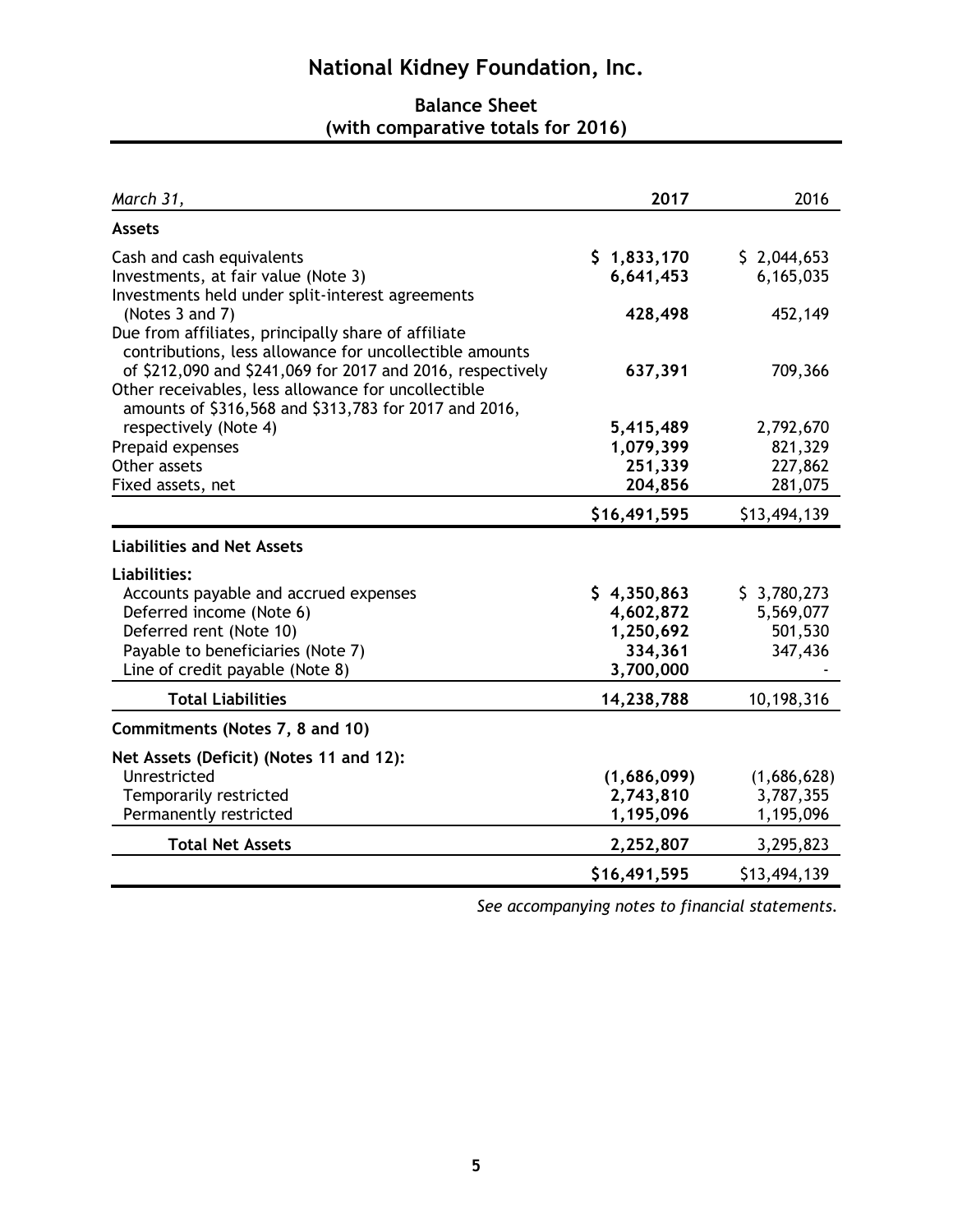## **Statement of Activities (with comparative totals for 2016)**

*Year ended March 31,*

|                                                                                     |              | Temporarily   | Permanently | Total       |              |
|-------------------------------------------------------------------------------------|--------------|---------------|-------------|-------------|--------------|
|                                                                                     | Unrestricted | Restricted    | Restricted  | 2017        | 2016         |
| Revenue:                                                                            |              |               |             |             |              |
| Contributions:                                                                      |              |               |             |             |              |
| Received directly - contributions                                                   | \$7,050,026  | S.<br>447,606 | \$          | \$7,497,632 | \$7,227,270  |
| Received indirectly - share of affiliate                                            |              |               |             |             |              |
| contributions                                                                       | 1,751,424    |               |             | 1,751,424   | 1,734,760    |
| Received indirectly - contributions                                                 | 581,674      | 45,926        |             | 627,600     | 694,986      |
|                                                                                     | 9,383,124    | 493,532       |             | 9,876,656   | 9,657,016    |
| Revenue from sales of donated vehicles                                              | 3,220,620    |               |             | 3,220,620   | 2,835,305    |
| Less: Cost of sales                                                                 | 1,055,217    |               |             | 1,055,217   | 887,143      |
| Net Revenue From Sales of Donated                                                   |              |               |             |             |              |
| <b>Vehicles</b>                                                                     | 2,165,403    |               |             | 2,165,403   | 1,948,162    |
| Revenue from special events                                                         | 13,349,783   |               |             | 13,349,783  | 12,940,263   |
| Less: Direct benefit to donor costs                                                 | 1,443,188    |               |             | 1,443,188   | 1,372,162    |
| Net Revenue From Special Events                                                     | 11,906,595   |               |             | 11,906,595  | 11,568,101   |
| <b>Total Contributions</b>                                                          | 23,455,122   | 493,532       |             | 23,948,654  | 23, 173, 279 |
| Program service fees                                                                | 11,009,109   |               |             | 11,009,109  | 7,309,266    |
| Royalties                                                                           | 2,379,634    |               |             | 2,379,634   | 2,048,739    |
| Dues - professional members                                                         | 653,754      |               |             | 653,754     | 613,170      |
| Investment income (loss), including realized                                        |              |               |             |             |              |
| and unrealized net gains (losses) of \$601,113<br>and (\$341,870) in 2017 and 2016, |              |               |             |             |              |
| respectively                                                                        | 1,278        | 692,760       |             | 694,038     | (190, 376)   |
| Other, net                                                                          | 798,745      |               |             | 798,745     | 583,172      |
| Net assets released from restrictions (Note 11)                                     | 2,229,837    | (2, 229, 837) |             |             |              |
|                                                                                     | 17,072,357   | (1, 537, 077) |             | 15,535,280  | 10,363,971   |
| <b>Total Revenue</b>                                                                | 40,527,479   | (1,043,545)   |             | 39,483,934  | 33,537,250   |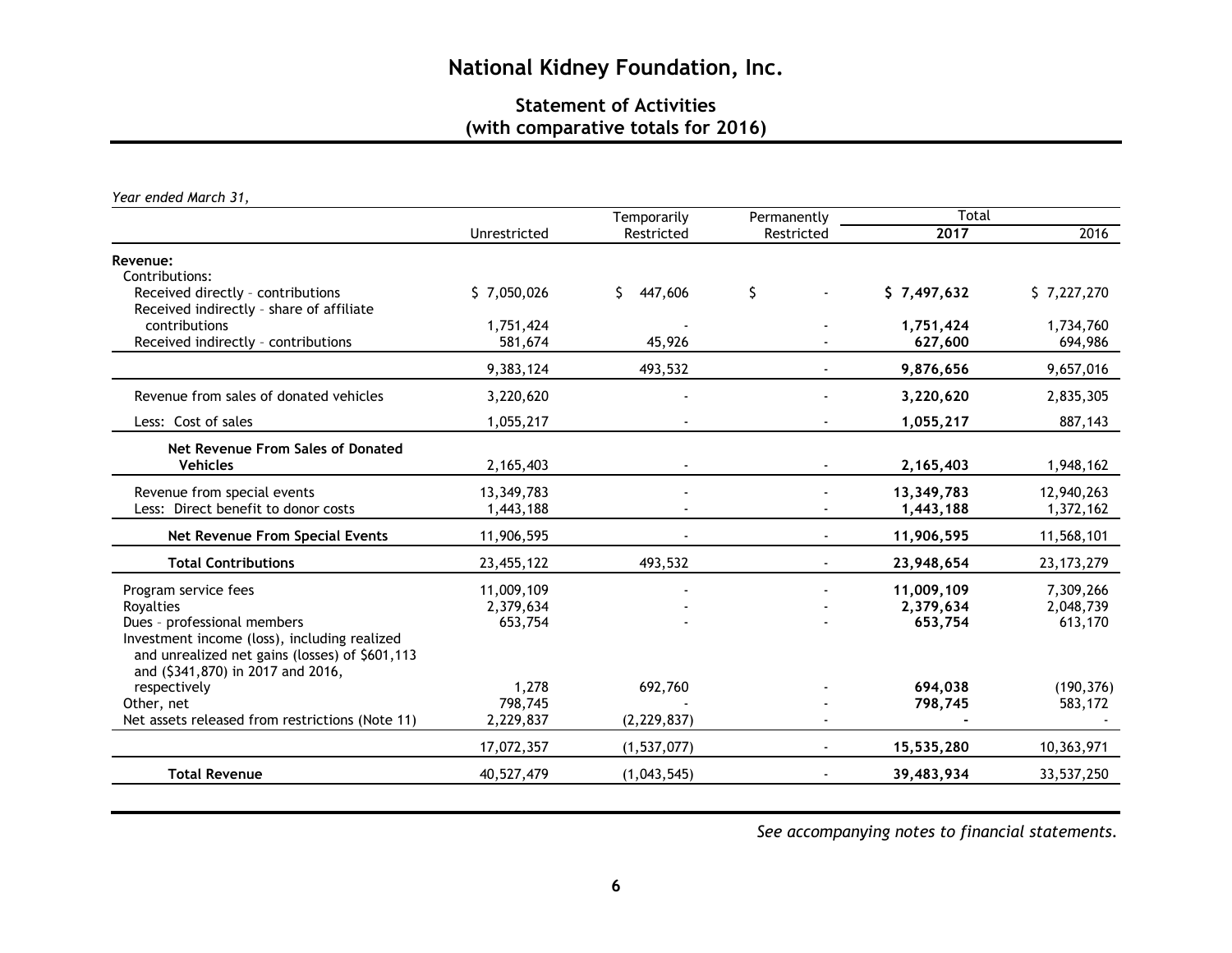## **Statement of Activities (with comparative totals for 2016)**

*Year ended March 31,* 

|                                           |                | Temporarily | Permanently    | Total       |             |
|-------------------------------------------|----------------|-------------|----------------|-------------|-------------|
|                                           | Unrestricted   | Restricted  | Restricted     | 2017        | 2016        |
| <b>Expenses:</b>                          |                |             |                |             |             |
| Program services:                         |                |             |                |             |             |
| Research                                  | \$2,336,113    | \$          | \$             | \$2,336,113 | \$1,292,033 |
| Public health education                   | 3,427,041      |             |                | 3,427,041   | 3,331,928   |
| Professional education                    | 12,701,016     |             |                | 12,701,016  | 9,536,562   |
| Patient services                          | 4, 147, 462    |             |                | 4, 147, 462 | 3,815,104   |
| Community services and assistance to      |                |             |                |             |             |
| affiliates                                | 10,413,052     |             | $\blacksquare$ | 10,413,052  | 9,065,252   |
| <b>Total Program Services</b>             | 33,024,684     |             |                | 33,024,684  | 27,040,879  |
| Supporting services:                      |                |             |                |             |             |
| <b>Fundraising</b>                        | 3,272,587      |             |                | 3,272,587   | 3,440,819   |
| Management and general:                   |                |             |                |             |             |
| Administrative                            | 4,229,679      |             |                | 4,229,679   | 4,014,475   |
| <b>Total Supporting Services</b>          | 7,502,266      |             |                | 7,502,266   | 7,455,294   |
| <b>Total Expenses</b>                     | 40,526,950     |             |                | 40,526,950  | 34,496,173  |
| <b>Change in Net Assets</b>               | 529            | (1,043,545) |                | (1,043,016) | (958, 923)  |
| Net (Deficit) Assets at Beginning of Year | (1,686,628)    | 3,787,355   | 1,195,096      | 3,295,823   | 4,254,746   |
| Net (Deficit) Assets at End of Year       | \$ (1,686,099) | \$2,743,810 | \$1,195,096    | \$2,252,807 | \$3,295,823 |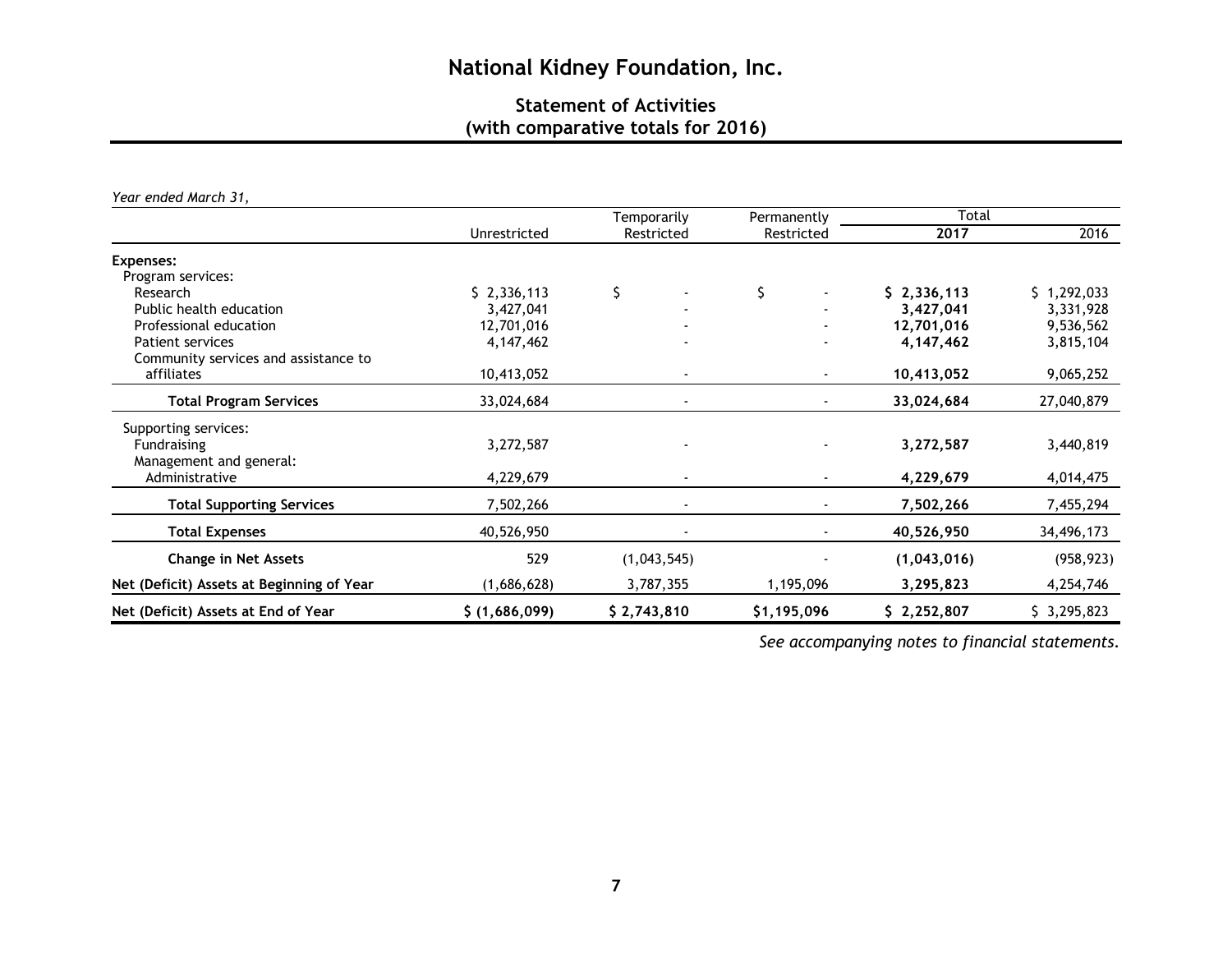## **Statement of Cash Flows (with comparative totals for 2016)**

| Year ended March 31,                                                                                                                       | 2017                                  | 2016                                     |
|--------------------------------------------------------------------------------------------------------------------------------------------|---------------------------------------|------------------------------------------|
| <b>Cash Flows From Operating Activities:</b><br>Change in net assets<br>Adjustments to reconcile change in net assets to net cash          | \$(1,043,016)                         | (958, 923)<br>\$.                        |
| used in operating activities:<br>Depreciation and amortization<br>Allowance for uncollectible accounts                                     | 141,849<br>(26, 194)                  | 121,526<br>179,897                       |
| Net realized and unrealized (gains) losses on<br>investments<br>Donated stocks                                                             | (538, 429)<br>(165, 402)              | 341,870<br>(161, 164)                    |
| Decrease (increase) in assets:<br>Due from affiliates<br>Other receivables<br>Prepaid expenses                                             | 100,954<br>(2,625,604)<br>(258, 070)  | (167, 015)<br>(1,085,332)<br>24,532      |
| Other assets<br>Increase (decrease) in liabilities:<br>Accounts payable and accrued expenses                                               | (23, 477)<br>570,590                  | 12,672<br>(1,839,532)                    |
| Deferred income<br>Deferred rent<br>Payable to beneficiaries                                                                               | (966, 205)<br>749,162<br>(13, 075)    | 1,803,151<br>(18, 242)                   |
| Net Cash Used In Operating Activities                                                                                                      | (4,096,917)                           | (1,746,560)                              |
| <b>Cash Flows From Investing Activities:</b><br>Purchases of fixed assets<br>Proceeds from sale of investments<br>Purchases of investments | (65, 630)<br>2,886,469<br>(2,635,405) | (104, 719)<br>1,688,201<br>(1, 211, 538) |
| Net Cash Provided By Investing Activities                                                                                                  | 185,434                               | 371,944                                  |
| <b>Cash Flows From Financing Activities:</b><br>Proceeds from line of credit<br>Repayments on line of credit                               | 3,700,000                             | 1,150,000<br>(1, 150, 000)               |
| <b>Net Cash Provided By Financing Activities</b>                                                                                           | 3,700,000                             |                                          |
| Net Decrease in Cash and Cash Equivalents                                                                                                  | (211, 483)                            | (1,374,616)                              |
| Cash and Cash Equivalents, Beginning of Year                                                                                               | 2,044,653                             | 3,419,269                                |
| Cash and Cash Equivalents, End of Year                                                                                                     | \$1,833,170                           | \$2,044,653                              |
| <b>Supplemental Disclosure of Cash Flow Information:</b><br>Cash paid for interest                                                         | \$<br>48,412                          | \$<br>8,747                              |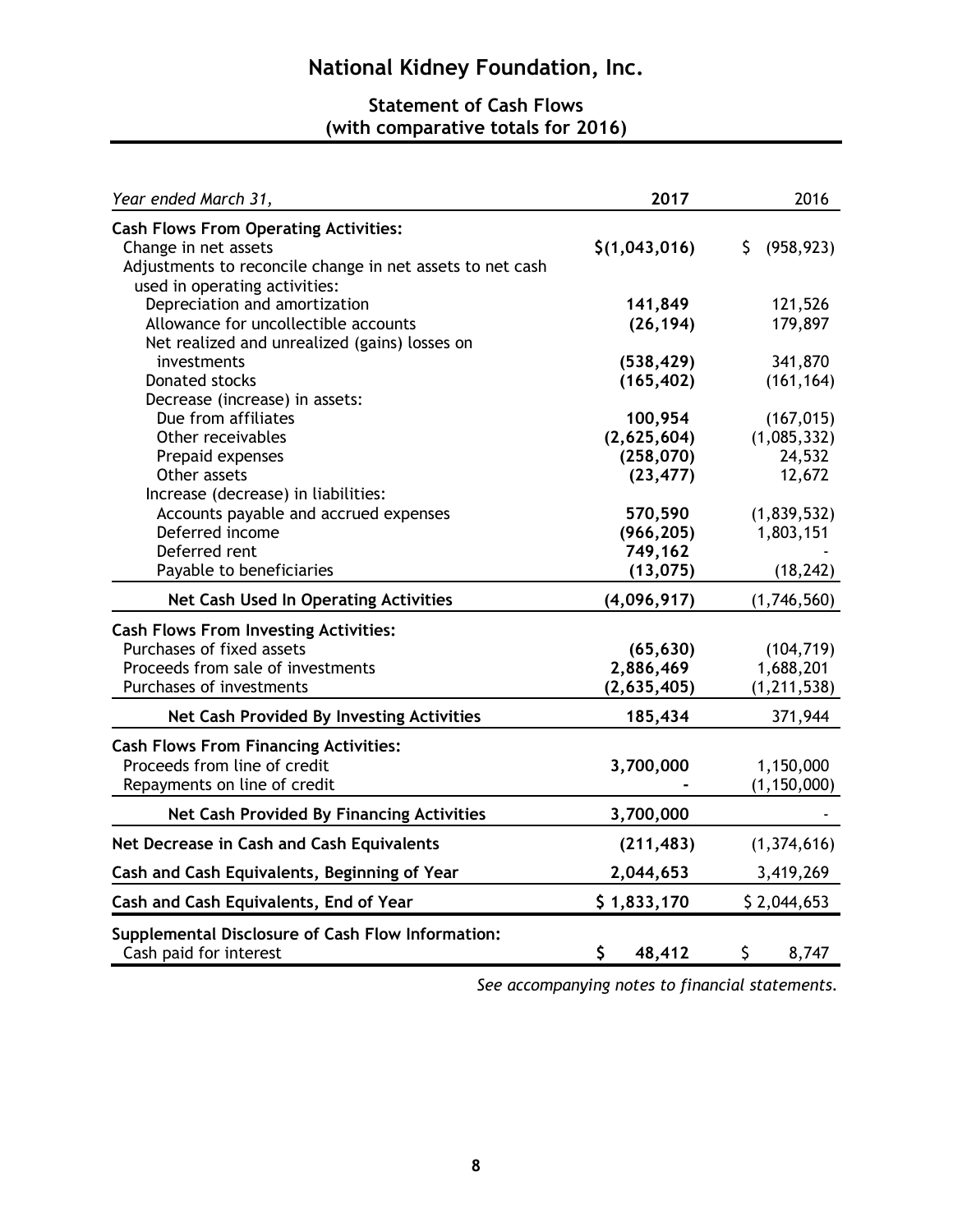### **Statement of Functional Expenses (with comparative totals for 2016)**

| Year ended March 31,                                                                       |                             |                                   |                               |                             |                                                       |                                   |                             |                            |                                                                                                        |                                     |                                   |                                   |
|--------------------------------------------------------------------------------------------|-----------------------------|-----------------------------------|-------------------------------|-----------------------------|-------------------------------------------------------|-----------------------------------|-----------------------------|----------------------------|--------------------------------------------------------------------------------------------------------|-------------------------------------|-----------------------------------|-----------------------------------|
|                                                                                            |                             |                                   | Program Services              |                             |                                                       |                                   |                             | <b>Supporting Services</b> |                                                                                                        |                                     | <b>Total</b>                      |                                   |
|                                                                                            | Research                    | <b>Public Health</b><br>Education | Professional<br>Education     | <b>Patient Services</b>     | Community<br>Services/<br>Assistance to<br>Affiliates | Total                             | Fundraising                 | Management and<br>General  | Special Events,<br><b>Direct Benefit</b><br><b>Costs and Donated</b><br>Vehicles Costs and<br>Expenses | <b>Total Supporting</b><br>Services | 2017                              | 2016                              |
| Salaries<br>Retirement benefits                                                            | \$668,110<br>17,216         | \$2,105,775<br>54,263             | \$4,846,696<br>124,894        | \$1,790,089<br>46,129       | \$5,188,626<br>133,705                                | \$14,599,296<br>376,207           | \$595,664<br>15,350         | \$2,625,788<br>67,664      | Ś                                                                                                      | \$3,221,452<br>83,014               | \$17,820,748<br>459,221           | \$15,546,599<br>397,614           |
| Payroll taxes<br>Other employee benefits<br>Awards and grants                              | 51,268<br>42,729<br>721,498 | 161,588<br>101,667                | 371,915<br>696,211            | 137,364<br>202,453          | 398,153<br>661,923                                    | 1,120,288<br>1,704,983<br>721,498 | 45,709<br>28,759            | 201,492<br>126,773         |                                                                                                        | 247,201<br>155,532                  | 1,367,489<br>1,860,515<br>721,498 | 1,273,249<br>1,982,631<br>584,313 |
| Patient financial assistance<br>Professional fees and contract services                    | 570,751                     | 119,710                           | 2,449,396                     | 699,754<br>234,023          | 563,511                                               | 699,754<br>3,937,391              | 109,733                     | 148,860                    | 184,136                                                                                                | 442,729                             | 699,754<br>4,380,120              | 497,928<br>2,952,115              |
| Office supplies and expenses<br>Telephone<br>Postage and shipping                          | 16,791<br>15,862<br>5,593   | 57,616<br>53,420<br>19,540        | 132,727<br>83,386<br>90,825   | 75,247<br>34,174<br>124,445 | 554,521<br>103,757<br>91,085                          | 836,902<br>290,599<br>331,488     | 26,866<br>15,322<br>275,488 | 70,361<br>66,612<br>23,486 | 109,127                                                                                                | 206,354<br>81,934<br>298,974        | 1,043,256<br>372,533<br>630,462   | 1,080,676<br>339,502<br>612,106   |
| <b>Building occupancy</b><br>Equipment repairs and maintenance                             | 97,749<br>32,710            | 329,198<br>110,161                | 502,105<br>190,861            | 207,230<br>71,018           | 555,949<br>186,544                                    | 1,692,231<br>591,294              | 93,121<br>233,481           | 410,492<br>137,365         |                                                                                                        | 503,613<br>370,846                  | 2,195,844<br>962,140              | 2,189,475<br>920,684              |
| Insurance<br>Printing and publications<br>Marketing and promotion                          | 9,696<br>2,044<br>13,846    | 32,654<br>13,978<br>61,630        | 46,623<br>1,215,171<br>80,744 | 21,888<br>92,792<br>47,438  | 61,584<br>56,303<br>504,533                           | 172,445<br>1,380,288<br>708,191   | 9,237<br>243,150<br>429,724 | 40,717<br>8,584<br>58,146  |                                                                                                        | 49,954<br>251,734<br>487,870        | 222,399<br>1,632,022<br>1,196,061 | 206,506<br>1,236,734<br>921,315   |
| Conferences and meetings<br>Meetings and travel<br>Cost of donated vehicles, provider fees | 26,232<br>9,606             | 56,218<br>33,731                  | 1,355,989<br>273,127          | 217,589<br>64,544           | 757,524<br>184,746                                    | 2,413,552<br>565,754              | 895,812<br>93,917<br>- 11   | 58,490<br>40,341           | 1,149,925<br>1,055,217                                                                                 | 2,104,227<br>134,258<br>1,055,217   | 4,517,779<br>700,012<br>1,055,217 | 3,405,609<br>526,918<br>887,143   |
| Dues and subscriptions<br>Cost of goods sold                                               | 5,263                       | 17,724                            | 35,810<br>41,069              | 12,439                      | 85,078                                                | 156,314<br>41,069                 | 10,150                      | 22,101                     |                                                                                                        | 32,251                              | 188,565<br>41,069                 | 142,180<br>42,059                 |
| Miscellaneous expenses                                                                     | 22,737                      | 76,575                            | 132,637                       | 55,263                      | 289,113                                               | 576,325                           | 144,996                     | 95,481                     |                                                                                                        | 240,477                             | 816,802                           | 888,596                           |
| Depreciation and amortization                                                              | 2,329,701<br>6,412          | 3,405,448<br>21,593               | 12,670,186<br>30,830          | 4,133,879<br>13,583         | 10,376,655<br>36,397                                  | 32,915,869<br>108,815             | 3,266,479<br>6,108          | 4,202,753<br>26,926        | 2,498,405                                                                                              | 9,967,637<br>33,034                 | 42,883,506<br>141,849             | 36,633,952<br>121,526             |
|                                                                                            | 2,336,113                   | 3,427,041                         | 12,701,016                    | 4, 147, 462                 | 10,413,052                                            | 33,024,684                        | 3,272,587                   | 4,229,679                  | 2,498,405                                                                                              | 10,000,671                          | 43,025,355                        | 36,755,478                        |
| Less: Direct benefit costs<br>Donated vehicles cost of sales and                           |                             |                                   |                               |                             |                                                       |                                   |                             |                            | (1, 443, 188)                                                                                          | (1, 443, 188)                       | (1, 443, 188)                     | (1, 372, 162)                     |
| selling expenses<br><b>Total Expenses Reported by</b><br>Function in the Statement of      |                             |                                   |                               |                             |                                                       |                                   |                             |                            | (1,055,217)                                                                                            | (1,055,217)                         | (1,055,217)                       | (887, 143)                        |
| <b>Activities</b>                                                                          | \$2,336,113                 | \$3,427,041                       | \$12,701,016                  | \$4,147,462                 | \$10,413,052                                          | \$33,024,684                      | \$3,272,587                 | \$4,229,679                | Ŝ.                                                                                                     | \$7,502,266                         | \$40,526,950                      | \$34,496,173                      |
| <b>Current Year Percentages</b>                                                            | 5.76%                       | 8.46%                             | 31.34%                        | 10.23%                      | 25.69%                                                | 81.48%                            | 8.08%                       | 10.44%                     | -%                                                                                                     | 18.52%                              | 100.00%                           | $-%$                              |
| Last Year's Percentages                                                                    | 3.75%                       | 9.66%                             | 27.64%                        | 11.06%                      | 26.28%                                                | 78.39%                            | 9.97%                       | 11.64%                     | -%                                                                                                     | 21.61%                              | -%                                | 100.00%                           |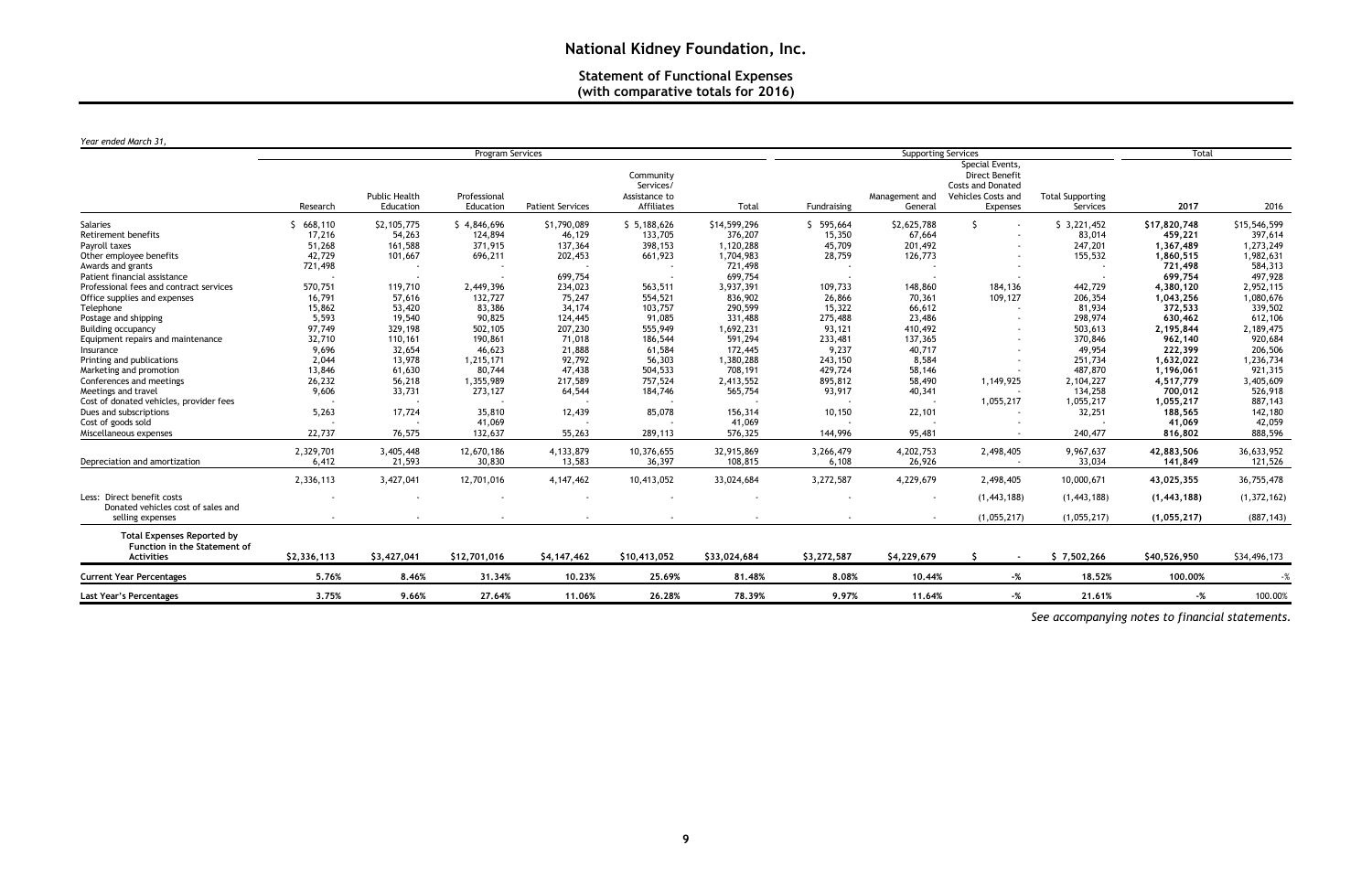## **1. Nature of Organization**

The National Kidney Foundation, Inc. (the "Foundation"), headquartered in New York City, is dedicated to the awareness, prevention and treatment of kidney disease for hundreds of thousands of healthcare professionals, millions of patients and their families and tens of millions of Americans at risk. The Foundation has a chartered network of 12 affiliated organizations ("Affiliates") and 27 regional offices as of March 31, 2017 and 2016 across the country to implement its mission to prevent kidney and urinary tract diseases, improve the health and well-being of individuals and families affected by these diseases and increase the availability of all organs for transplantation. Founded in 1950 to address the critical impact of the diseases referred to above, the Foundation conducts nationwide educational campaigns about the role of the kidney in maintaining overall health, the importance of early detection and organ donation and transplantation. Under the provisions of a charter with the Foundation, each Affiliate must meet certain requirements regarding organizational structure, program services and fundraising.

## **2. Summary of Significant Accounting Policies**

### *(a) Basis of Accounting*

The financial statements have been prepared on the accrual basis of accounting.

### *(b) Financial Statement Presentation*

The classification of a not-for-profit organization's net assets and its support, revenue and expenses is based on the existence or absence of donor-imposed restrictions. It requires that the amounts for each of three classes of net assets, permanently restricted, temporarily restricted, and unrestricted, be displayed in a statement of financial position and that the amounts of change in each of those classes of net assets be displayed in a statement of activities.

These classes are defined as follows:

- *(i)* **Permanently Restricted –** Net assets resulting from contributions and other inflows of assets whose use by the Foundation are limited by donor-imposed stipulations that neither expire by passage of time nor can be fulfilled or otherwise removed by actions of the Foundation.
- *(ii)* **Temporarily Restricted –** Net assets resulting from contributions and other inflows of assets whose use by the Foundation are limited by donor-imposed stipulations that either expire by passage of time or can be fulfilled and removed by actions of the Foundation pursuant to those stipulations.
- *(iii)* **Unrestricted –** The part of net assets that is neither permanently nor temporarily restricted by donor-imposed stipulations.

#### *(c) Cash and Cash Equivalents*

The Foundation considers highly liquid financial instruments, excluding cash held in trust or held as part of the investment portfolio, with maturities of three months or less when purchased to be cash equivalents.

From time to time, the Foundation's cash balances exceed the Federal Depository Insurance Coverage ("FDIC") limit. The Foundation does not believe it is exposed to any significant risk from cash and cash equivalents.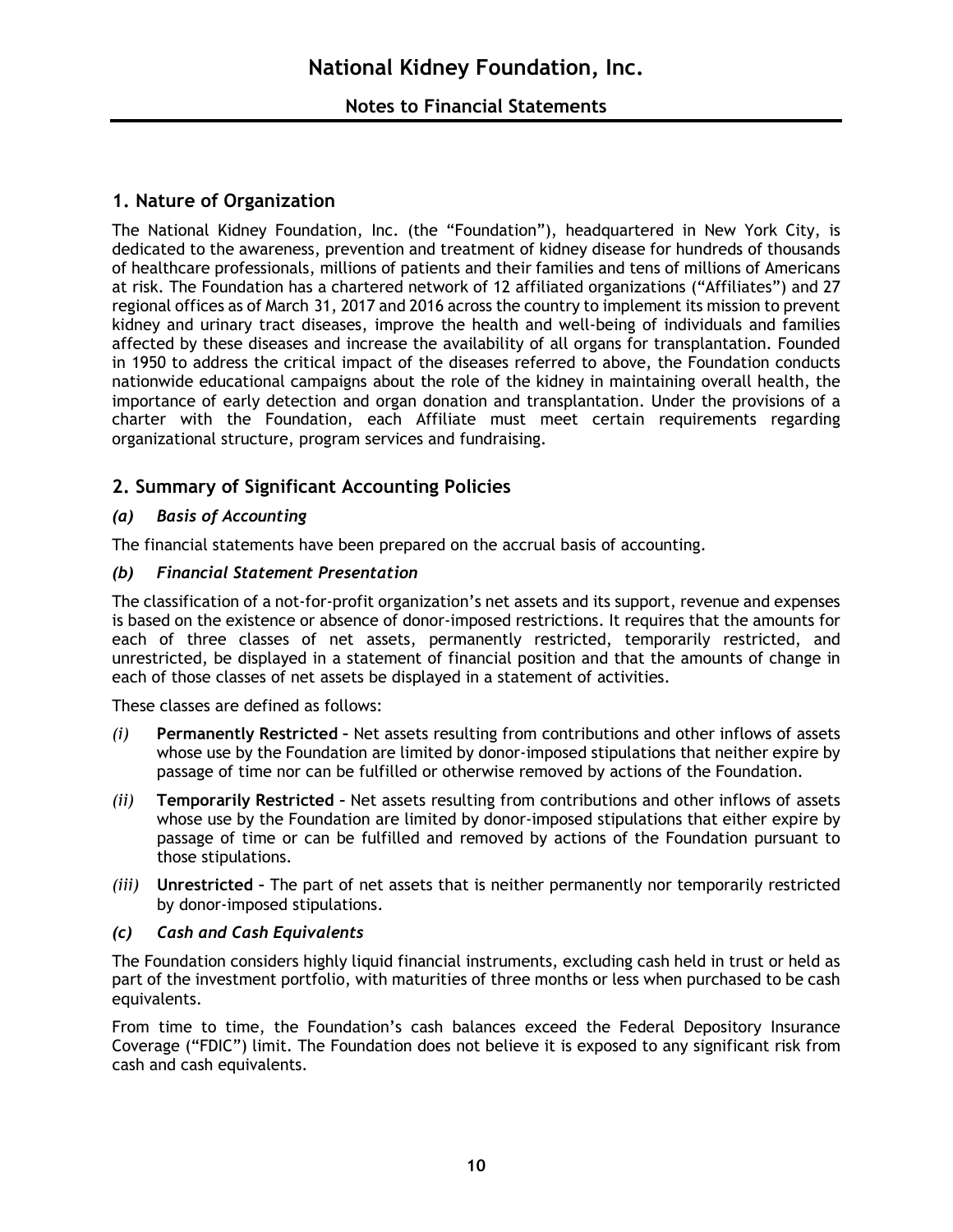## **Notes to Financial Statements**

#### *(d) Fair Value Measurements*

Financial Accounting Standards Board ("FASB") Accounting Standards Codification ("ASC") 820, "Fair Value Measurement," established a hierarchy for inputs used in measuring fair value that maximized the use of observable inputs and minimized the use of unobservable inputs, requiring that inputs that are most observable be used when available. Observable inputs are inputs that market participants operating within the same marketplace as the Foundation would use in pricing the Foundation's asset or liability based on independently derived and observable market data. Unobservable inputs are inputs that cannot be sourced from a broad active market in which assets or liabilities identical or similar to those of the Foundation are traded. The Foundation estimates the price of any assets for which there are only unobservable inputs by using assumptions that market participants that have investments in the same or similar assets would use as determined by the money managers for each investment based on best information available in the circumstances. The input hierarchy is broken down into three levels based on the degree to which the exit price is independently observable or determinable as follows:

Level 1 – Valuation based on quoted market prices in active markets for identical assets or liabilities. Since valuations are based on quoted prices that are readily and regularly available in an active market, valuation of these products does not entail a significant degree of judgment.

Level 2 – Valuation based on quoted market prices of investments that are not actively traded or for which certain significant inputs are not observable, either directly or indirectly.

Level 3 – Valuation based on inputs that are unobservable and reflect management's best estimate of what market participants would use as fair value.

#### *(e) Investment Income*

Income earned from investments, including realized and unrealized gains and losses, is recorded in the net asset class owning the assets. Income earned from permanently restricted investments, including realized and unrealized gains and losses, is recorded as temporarily restricted and then released to unrestricted through appropriations made in accordance with the Foundation's spending policy.

#### *(f) Due From Affiliates and Share of Affiliate Contributions*

The Foundation and its Affiliates have agreements under which a portion of contributions received by Affiliates is shared with the Foundation. Amounts received but not remitted by Affiliates are recorded by the Foundation as due from Affiliates.

#### *(g) Other Assets*

Other assets consist of inventory and security deposits. Inventories, which consist of educational publications in print, are stated at the lower of cost or market determined by the first-in, first-out method. For the years ended March 31, 2017 and 2016, inventories amounted to \$134,112 and \$135,624, respectively, and security deposits amounted to \$117,227 and \$92,238, respectively.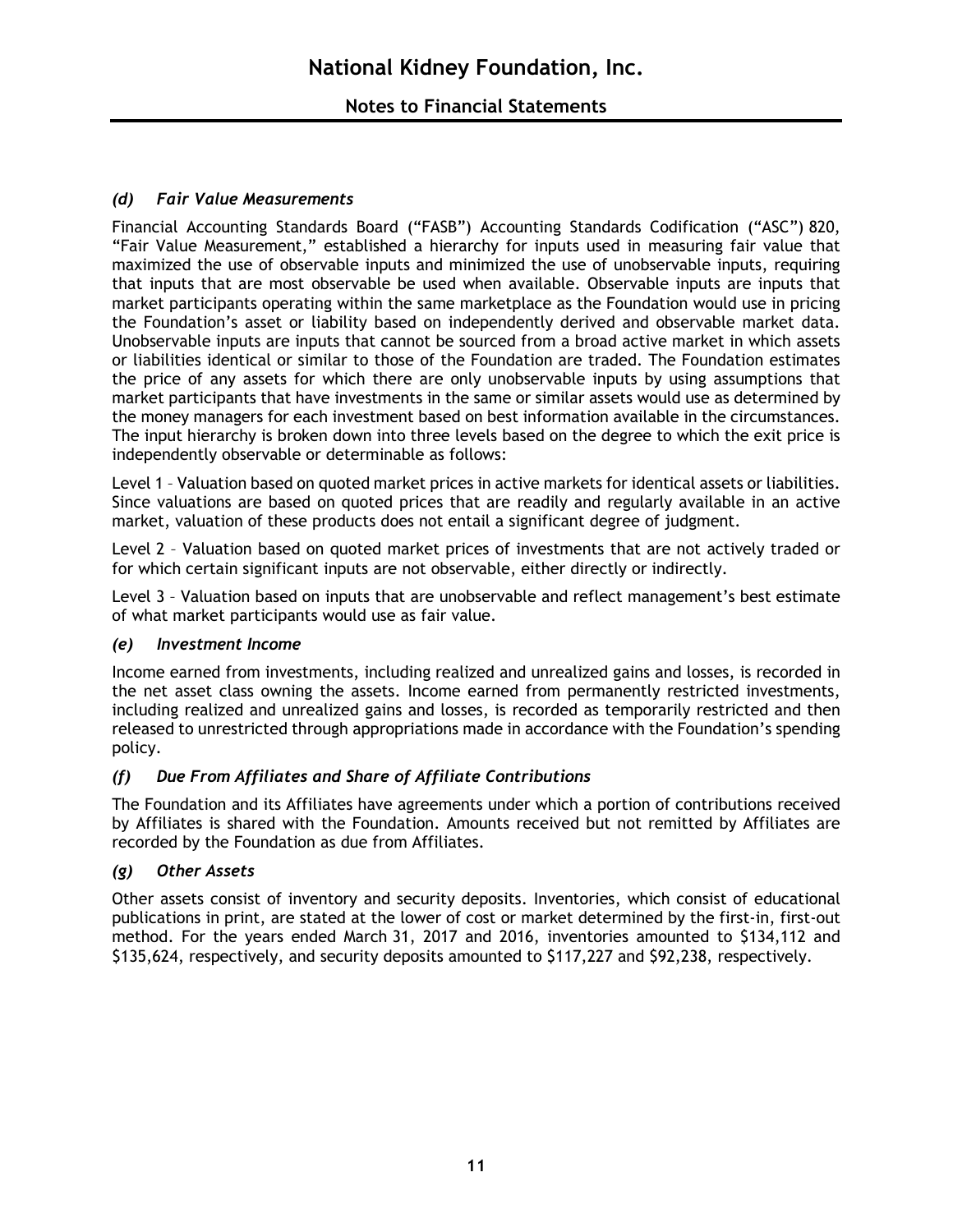#### *(h) Fixed Assets*

Fixed assets are stated on the basis of cost or, as to donated assets, fair value on the date contributed. Depreciation is computed using the straight-line method over the estimated useful lives of the assets. Leasehold improvements are amortized over the shorter of the remaining period of the lease or their estimated useful lives.

| <b>Fixed Assets</b>     | Useful Lives |
|-------------------------|--------------|
| Furniture and equipment | 5-7 years    |
| Capitalized software    | 3-5 years    |

#### *(i) Impairment of Long-Lived Assets*

The Foundation follows the provisions of ASC 360-10-35, "Accounting for the Impairment or Disposal of Long-Lived Assets", which requires the Foundation to review long-lived assets, including both fixed and intangible assets, for impairment whenever events or changes in business circumstances indicate that the carrying amount of an asset may not be fully recoverable. An impairment loss would be recognized when the estimated future cash flows from the use of the asset are less than the carrying amount of that asset. For the years ended March 31, 2017 and 2016, there has been no such loss.

#### *(j) Deferred Income*

Deferred income consists primarily of amounts received in advance for events, contracted programs, membership dues and journal subscriptions that apply to future periods. Membership dues and subscription revenue are recognized as revenue over the respective membership and subscription periods. Revenues related to contracted programs are recognized upon expended efforts or progression of the program in accordance with the applicable agreement.

#### *(k) Deferred Rent*

Rent expense is recognized on a straight-line basis over the life of the lease. The difference between rent expense recognized and rental payments, as stipulated in the lease, is reflected as deferred rent in the balance sheet.

#### *(l) Revenue*

#### *(i) Contributions*

Contributions are recorded as revenue when received or pledged unconditionally, at their net present value. Contributions received with donor stipulations that limit the use of the donated assets are reported as temporarily restricted support. When a donor restriction expires, that is, when a time restriction ends or purpose restriction is fulfilled, temporarily restricted net assets are reclassified to unrestricted net assets and reported in the statement of activities as net assets released from restrictions.

#### *(ii) Donated Vehicles*

The Foundation uses a third party to administer its donated vehicles program. Donated vehicles are reported at the gross sales price on the statement of activities, which represents the fair market value at the time of the gift. There is no significant inventory of donated vehicles at any time during the fiscal year since the sale transaction mainly occurs immediately after the vehicle donation.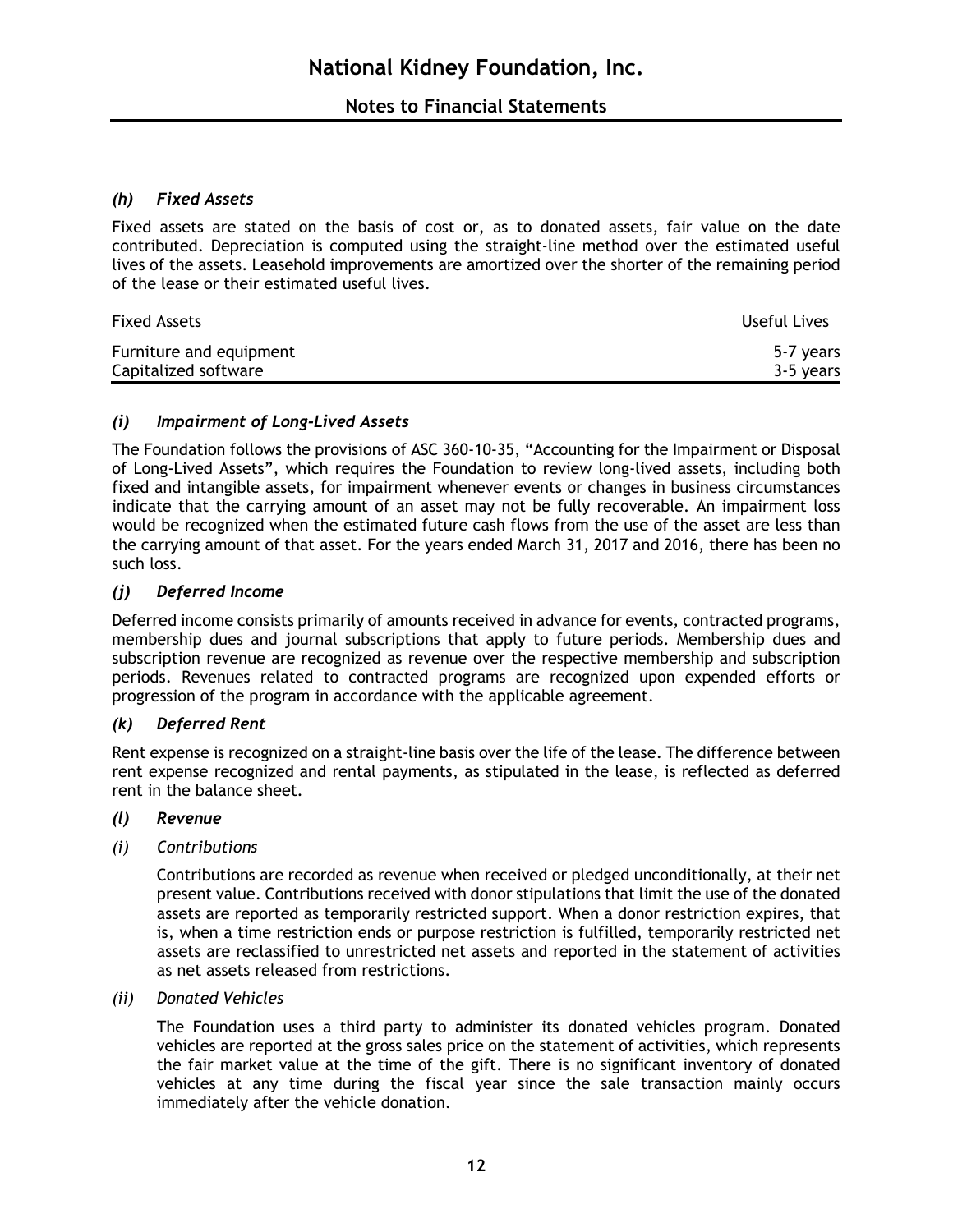#### *(iii) Royalties*

The Foundation receives royalties on several of its publications that are provided to its medical professional members. The Foundation uses a third party for the management and distribution of these publications. Royalty revenue is recorded gross when earned.

#### *(iv) Membership Dues and Subscriptions*

Membership dues and subscriptions are recognized as revenue over the applicable membership and subscription periods.

*(v) Program Service Fees*

Program service fees represent revenue recognized on Foundation programs. Revenue is recognized upon expended efforts or progression of the program in accordance with the applicable agreement.

*(vi) Other, Net*

Other, net is comprised of pass-through grants provided to patients, sales of educational materials and rebates and commissions. Revenue is recognized when earned by the Foundation.

#### *(m) Donated Services*

The Foundation's volunteers, comprised of physicians, allied health professionals, business and community leaders, kidney patients and their families and others committed to the Foundation's mission, have made significant contributions of their time to the Foundation's programs and supporting services. The value of such volunteers' services has not been reflected in the accompanying financial statements as it does not meet the criteria for revenue recognition as stated in ASC 958, "Not-for-Profit Entities".

#### *(n) Components of Program Services*

*(i) Research*

The Foundation sponsors research that seeks answers to key questions relating to kidney disease. Grants are provided for studies aimed at finding treatments or to prevent kidney disease as well as to improve the quality of life and long-term outlook for people with chronic kidney disease.

#### *(ii) Public Health Education*

The Foundation's public health education efforts strive to teach the public about kidneyrelated issues such as causes of kidney disease and the importance of early detection. These efforts are made through the Foundation's legislative efforts, disbursement of educational brochures to the public, Your Kidneys and You educational program, online health guides on the Foundation's website and awareness through media outreach.

#### *(iii) Professional Education*

The Foundation's program provides medical and health care professionals with tools needed to provide optimum patient care. Products provided include toolkits, best practices, evidence-based practice guidelines, medical journals and professional education conferences.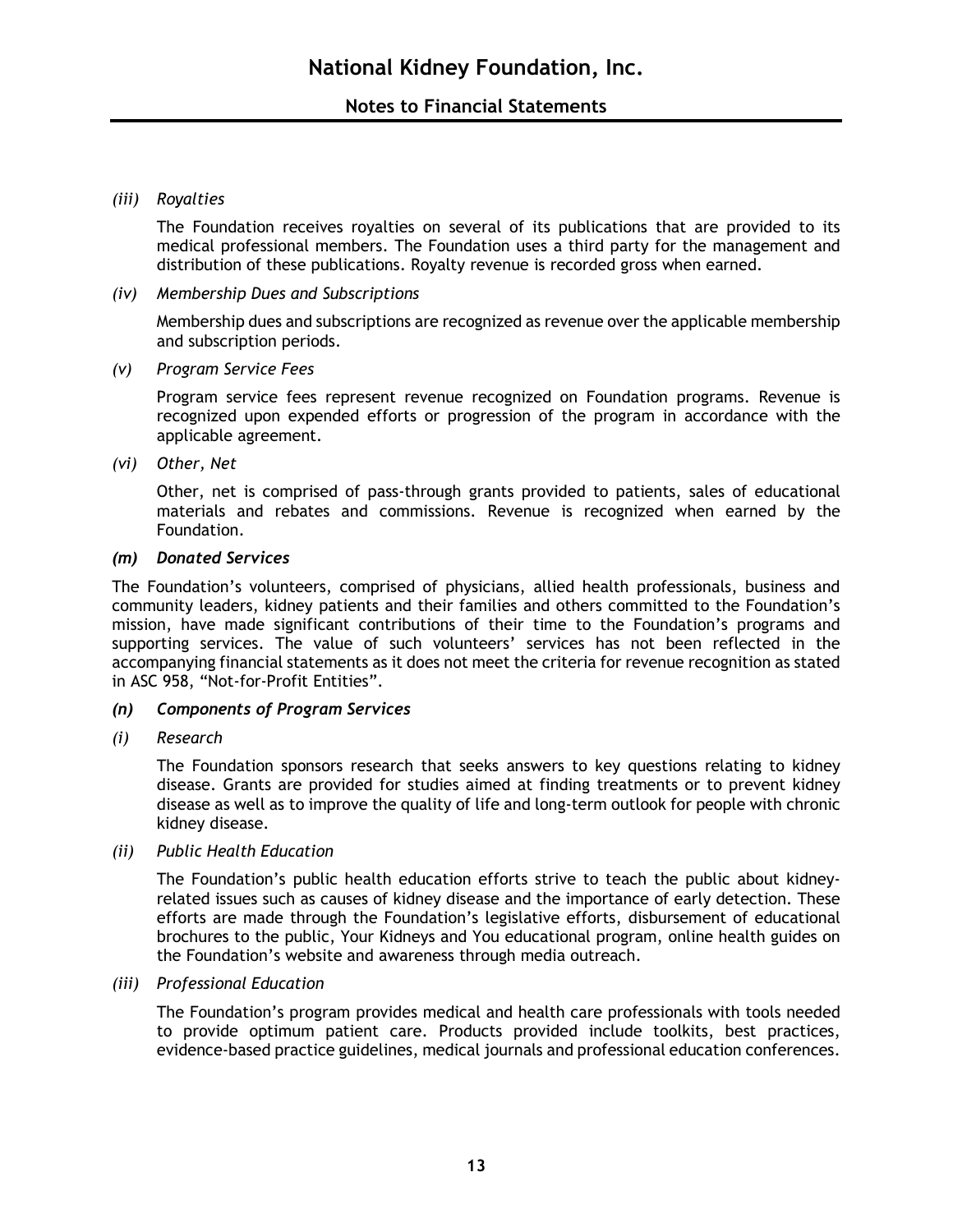#### *(iv) Patient Services*

The patient services programs include initiatives to improve patients' health and quality of life. Programs include free screening for individuals at risk through the Kidney Early Evaluation Program ("KEEP") Healthy, newsletters and a magazine, patient empowerment programs, the NKF Cares Help Line and NKF Peers program.

#### *(v) Community Services/Program Assistance to Affiliates*

The Foundation conducts programs to detect disease, develops plans to improve community health practices and conducts rehabilitation programs. In addition, the Foundation provides consultation, guidance, training and leadership to its Affiliates.

#### *(o) Functional Allocation of Expenses*

The majority of expenses can generally be directly identified with program or supporting services to which they relate and are allocated accordingly. Other expenses have been allocated among program and supporting service classifications primarily on the basis of the employees' time allocations. Due to the timing of the annual Spring Clinical Meeting, the program services expenses are approximately \$1,800,000 higher.

#### *(p) Income Taxes*

The Foundation is a not-for-profit voluntary health agency as described in Section  $501(c)(3)$  of the Internal Revenue Code (the "Code"). The Foundation is exempt from Federal income taxes under Section 501(a) of the Code and has been classified as a publicly supported charitable organization under Section 509(a)(1) of the Code. The Foundation also is exempt from New York State and City income taxes. Contributions to the Foundation are deductible for income tax purposes to the maximum extent allowed under the Code. There was no unrelated business income tax payable for the years ended March 31, 2017 and 2016.

The Foundation has not taken an uncertain tax position that would require provision of a liability under ASC 740, "Income Taxes." Under ASC 740, an organization must recognize the financial statement effects of a tax position taken for tax return purposes when it is more likely than not that the position will not be sustained upon examination by a taxing authority. The Foundation does not believe there are any material uncertain tax positions and, accordingly, it will not recognize the financial statement effects for unrecognized tax positions for the years ended March 31, 2017 and 2016. The Foundation has filed for and received income tax exemptions in the jurisdictions where it is required to do so. Additionally, the Foundation has filed IRS Form 990, as required, and all other applicable returns in jurisdictions when it is required. For the years ended March 31, 2017 and 2016, there were no interest or penalties recorded or included in the financial statements. The Foundation believes it is no longer subject to income tax examinations for the years prior to 2014, which is the statute of limitation look back period.

#### *(q) Endowment Funds*

The Foundation's endowment fund consists of investments that are permanently restricted. The Foundation follows the requirements of the New York Prudent Management of Institutional Funds Act ("NYPMIFA") as they relate to its permanently restricted contributions and net assets, effective upon New York State's enactment of the legislation in September 2010.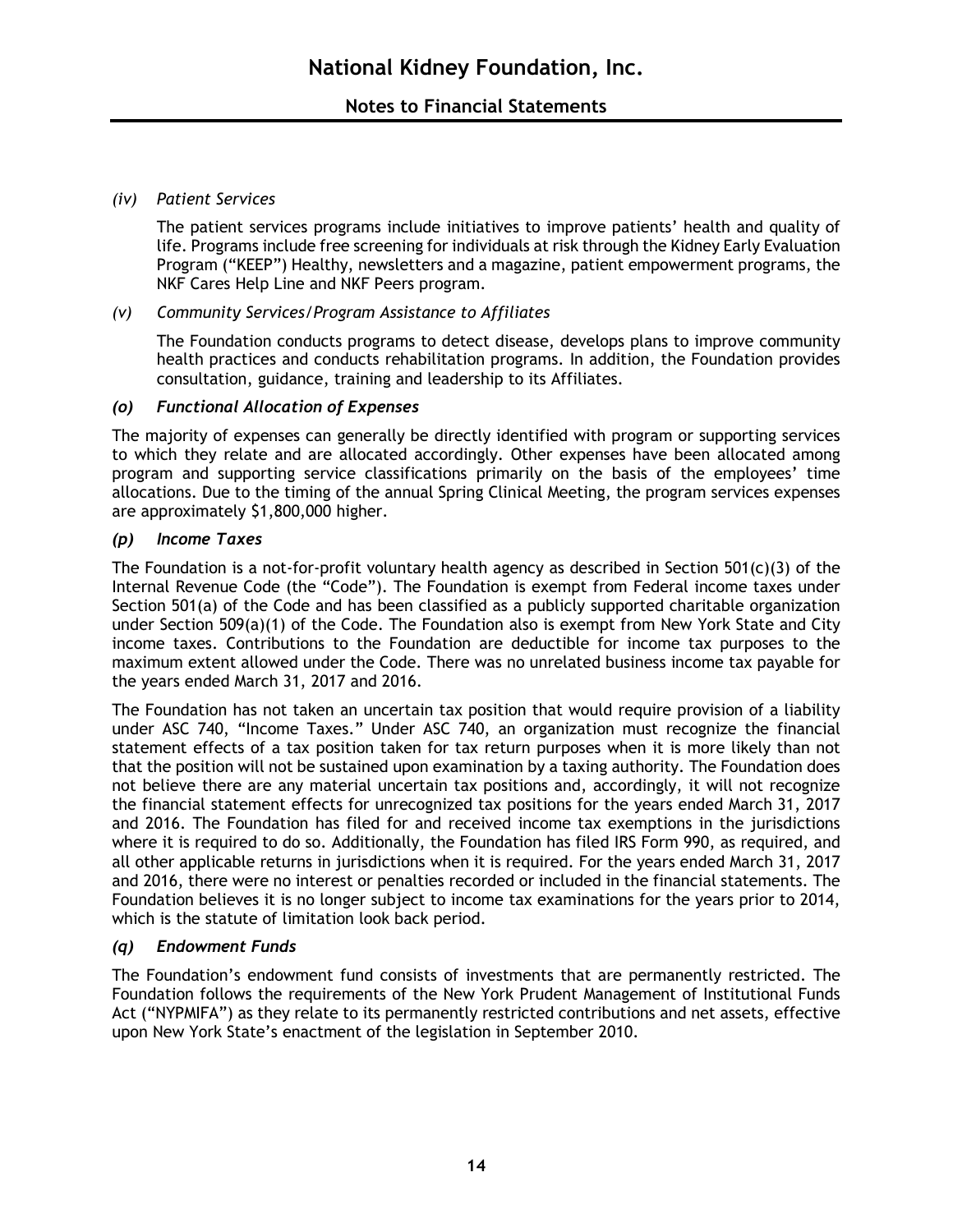The following applies to the endowment fund:

#### *Interpretation of Relevant Law*

The Finance Committee of the Board of Directors of the Foundation has interpreted NYPMIFA as requiring the preservation of the fair value of the original gift as of the gift date of the donor restricted endowment funds absent explicit donor stipulations to the contrary. As a result of the interpretation, the Foundation classifies as permanently restricted net assets (a) the original value of the gifts donated to the endowment fund, (b) the original value of subsequent gifts to the endowment fund and (c) accumulations to the endowment fund made in accordance with the direction of the applicable donor gift instrument at the time the accumulation is added to the fund. The investment income earned on the accumulations to the endowment fund is classified as temporarily restricted net assets until appropriated in accordance with the Foundation's spending policy.

#### *Investment and Spending Policies*

The Foundation has adopted investment and spending policies for endowment assets that attempt to provide a stream of returns that would be utilized to fund various programs while seeking to maintain the purchasing power of the endowment assets. Endowment assets include those assets of donor-restricted funds that the Foundation must hold in perpetuity. The Foundation's long-term strategy is to target diversified asset allocation that includes both equity and fixed income securities.

The Foundation may appropriate endowment investment returns for distribution each year up to 4% of the ending market value of the endowment fund over the previous three years and considers the following factors in making a determination to appropriate or accumulate donor-restricted endowment funds:

- the duration and preservation of the funds;
- availability of other funding sources;
- general economic conditions;
- the possible effect of inflation and deflation;
- the expected total return from income and the appreciation/depreciation of investments; and
- purposes of donor-restricted endowment fund.

#### *(r) Use of Estimates*

The preparation of financial statements in conformity with U.S. generally accepted accounting principles requires management to make estimates and assumptions that affect the reported amounts of assets and liabilities and disclosure of contingent assets and liabilities at the date of the financial statements and the reported amounts of revenues and expenses during the reporting period. Actual results could differ from those estimates.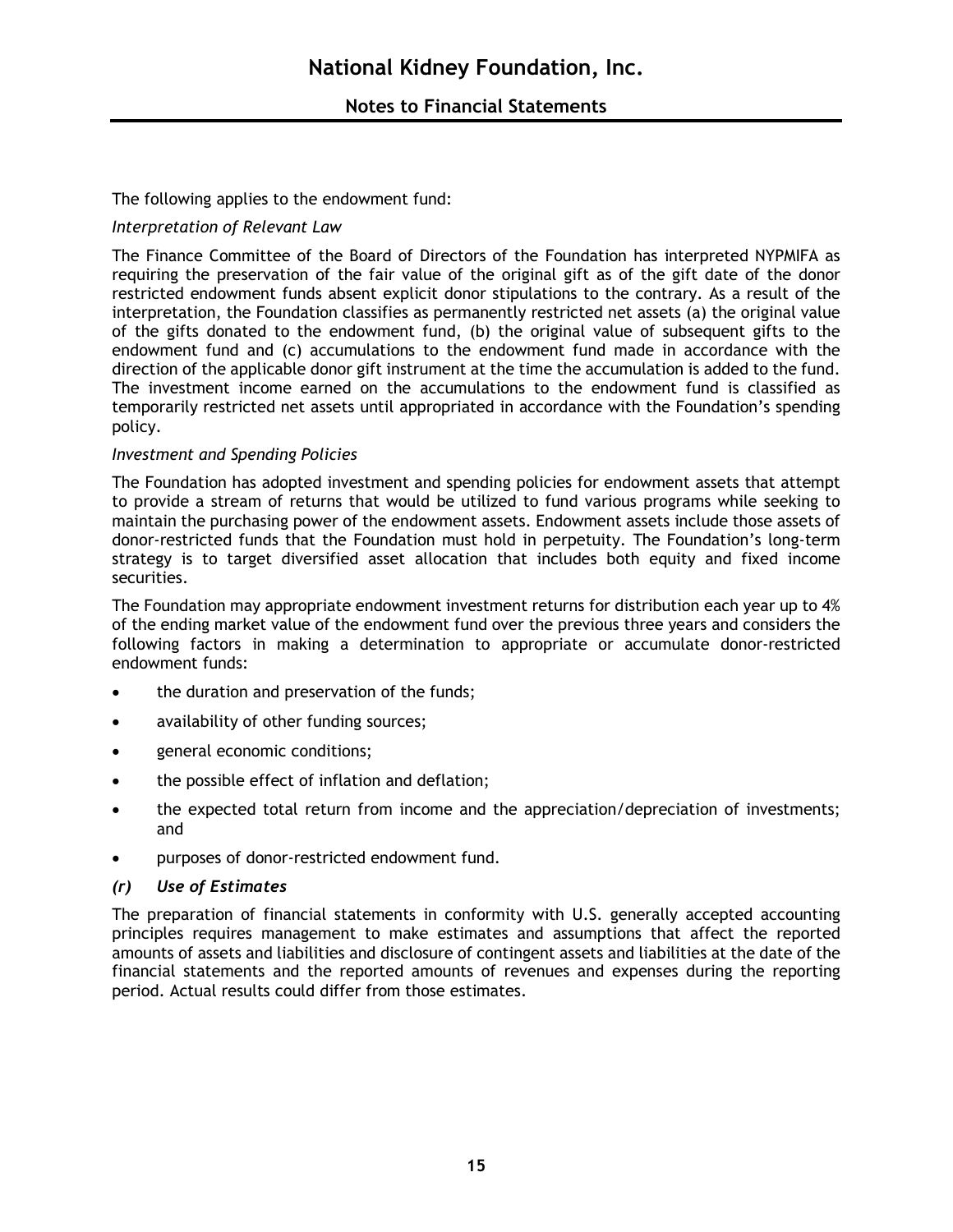#### *(s) Recent Accounting Pronouncements*

*(i) Not-for-Profit Entities (Topic 958) and Health Care Entities (Topic 954) – Presentation of Financial Statements of Not-for-Profits*

In August 2016, the FASB issued Accounting Standards Update ("ASU") 2016-14, "Not-for-Profit Entities (Topic 958) and Health Care Entities (Topic 954) - Presentation of Financial Statements of Not-for-Profit Entities." The ASU amends the current reporting model for nonprofit organizations and enhances their required disclosures. The major changes include: (a) requiring the presentation of only two classes of net assets now entitled "net assets without donor restrictions" and "net assets with donor restrictions," (b) modifying the presentation of underwater endowment funds and related disclosures, (c) requiring the use of the placed in service approach to recognize the expirations of restrictions on gifts used to acquire or construct long-lived assets absent explicit donor stipulations otherwise, (d) requiring that all nonprofits present an analysis of expenses by function and nature in either the statement of activities, a separate statement, or in the notes and disclose a summary of the allocation methods used to allocate costs, (e) requiring the disclosure of quantitative and qualitative information regarding liquidity and availability of resources, (f) presenting investment return net of external and direct expenses, and (g) modifying other financial statement reporting requirements and disclosures intended to increase the usefulness of nonprofit financial statements. The ASU is effective for the Foundation's financial statements for fiscal years beginning after December 15, 2017. Early adoption is permitted. The provisions of the ASU must be applied on a retrospective basis for all years presented although certain optional practical expedients are available for periods prior to adoption. Management is currently evaluating the impact of this ASU on its financial statements.

*(ii) Revenue from Contracts with Customers (Topic 606)*

In May 2014, the FASB issued ASU 2014-09, "Revenue from Contracts with Customers (Topic 606)," which is a comprehensive new revenue recognition standard that will supersede existing revenue recognition guidance. The core principle of the guidance is that an entity should recognize revenue to depict the transfer of promised goods or services to customers in an amount that reflects the consideration to which the entity expects to be entitled in exchange for those goods or services. The FASB issued ASU 2015-14 that deferred the effective date for the Foundation until annual periods beginning after December 15, 2018. Earlier adoption is permitted subject to certain limitations. The amendments in this update are required to be applied retrospectively to each prior reporting period presented or with the cumulative effect being recognized at the date of initial application. Management is currently evaluating the impact of this ASU on its financial statements.

*(iii) Accounting for Leases (Topic 842)*

In February 2016, the FASB issued ASU 2016-02, "Leases (Topic 842)," to increase transparency and comparability among organizations by recognizing lease assets and lease liabilities on the statement of financial position and disclosing key information about leasing arrangements for lessees and lessors. The new standard applies a right-of-use model that requires, for all leases with a lease term of more than 12 months, an asset representing its right to use the underlying asset for the lease term and a liability to make lease payments to be recorded. The ASU is effective for the Foundation's fiscal years beginning after December 15, 2019 with early adoption permitted. Management is currently evaluating the impact of this ASU on its financial statements.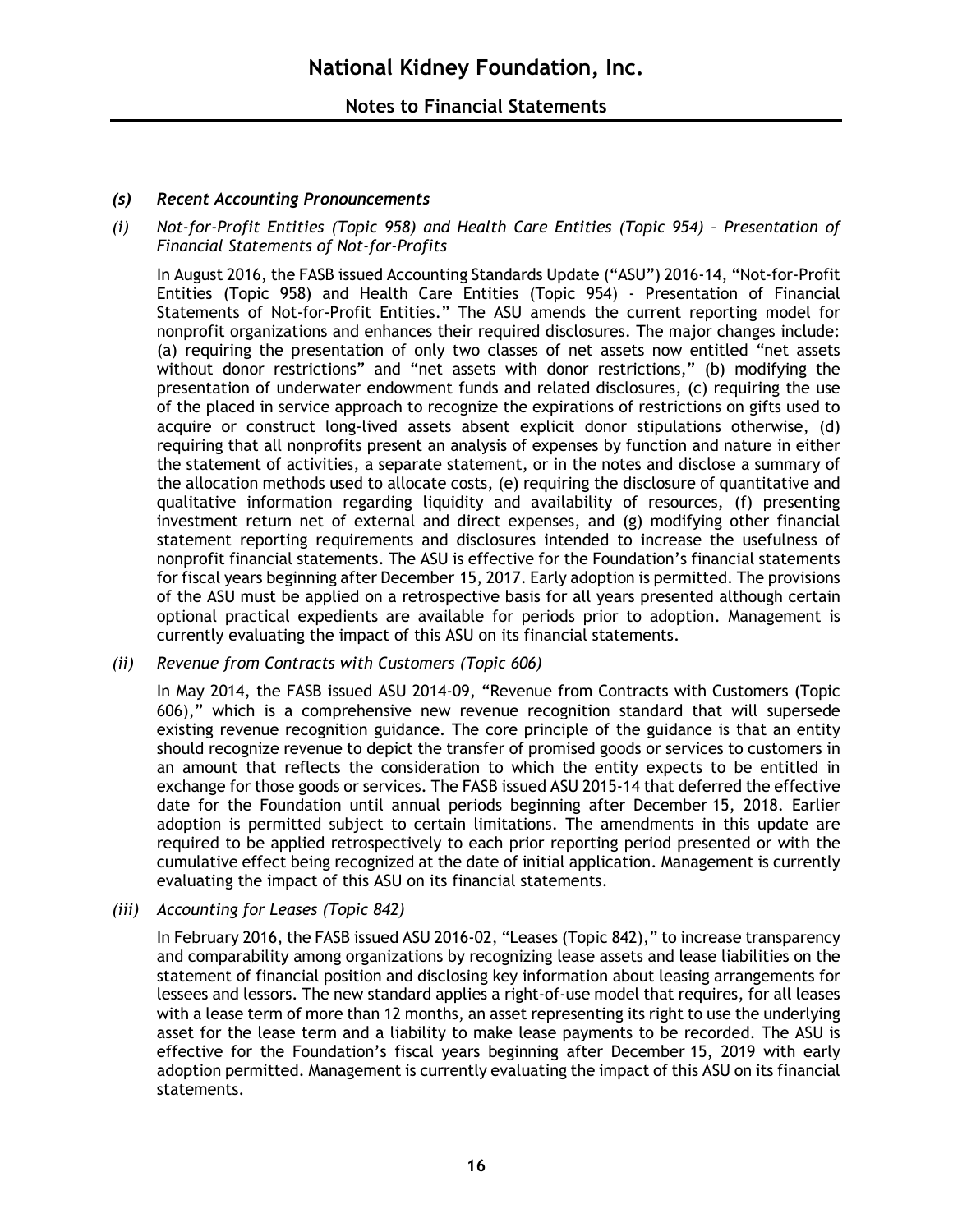## **Notes to Financial Statements**

#### *(iv) Disclosures for Investments in Certain Entities That Calculate Net Asset Value Per Share (or its Equivalent)*

In May 2015, the FASB issued ASU 2015-07, "Disclosures for Investments in Certain Entities That Calculate Net Asset Value per Share (or Its Equivalent)," which seeks to eliminate diversity in practice surrounding how investments measured at net asset value ("NAV") under the practical expedient with future redemption dates have been categorized in the fair value hierarchy. The standard is effective for annual periods commencing after December 15, 2016 with retrospective application to all periods presented. The Foundation has adopted the standard for the years ended March 31, 2017 and 2016.

#### *(t) Reclassifications*

Certain amounts in the 2016 financial statements have been reclassified to conform to the 2017 presentation. The reclassifications have no effect on the net assets or operating results of the prior year.

#### **3. Investments at Fair Value**

The fair value and cost of investments and investments held under split-interest agreements at March 31, 2017 and 2016 consisted of the following:

|                                                                         | 2017                                       |                                              | 2016                                         |                                                |  |
|-------------------------------------------------------------------------|--------------------------------------------|----------------------------------------------|----------------------------------------------|------------------------------------------------|--|
|                                                                         | Cost                                       | Fair Value                                   | Cost                                         | <b>Fair Value</b>                              |  |
| <b>Assets</b>                                                           |                                            |                                              |                                              |                                                |  |
| Money market funds<br>Equity securities<br>Mutual funds<br>Fixed income | 188,220<br>309,691<br>4,659,568<br>930,468 | 188,220<br>556,653<br>4,694,210<br>1,630,868 | 317,521<br>326,762<br>4,079,200<br>1,346,964 | \$317,521<br>523,201<br>3,803,655<br>1,972,807 |  |
| Total investments                                                       | \$6,087,947                                | \$7,069,951                                  | \$6,070,447                                  | \$6,617,184                                    |  |

#### *March 31,*

Included in the above are assets held under split-interest agreements in the amount of \$428,498 and \$452,149 as of March 31, 2017 and 2016, respectively.

The Foundation's holdings in equity securities consist principally of equity securities carried at the aggregate market value that is determined by quoted market prices. Each of these investments can be liquidated daily and valuation is based on Level 1 inputs within the hierarchy used in measuring fair value. Publicly-traded mutual funds, government bonds and corporate bonds are valued at the NAV of shares held by the Foundation. The mutual funds and bonds are traded at quoted prices through the National Securities Clearing Corporation and can be redeemed on a daily basis.

The Foundation invests in various investment securities which are exposed to various risks such as interest rate, market and credit risks. Due to the level of risk associated with certain investment securities, it is at least reasonably possible that changes in the values of investment securities will occur in the near term and that such changes could materially affect the amounts reported in the accompanying balance sheet.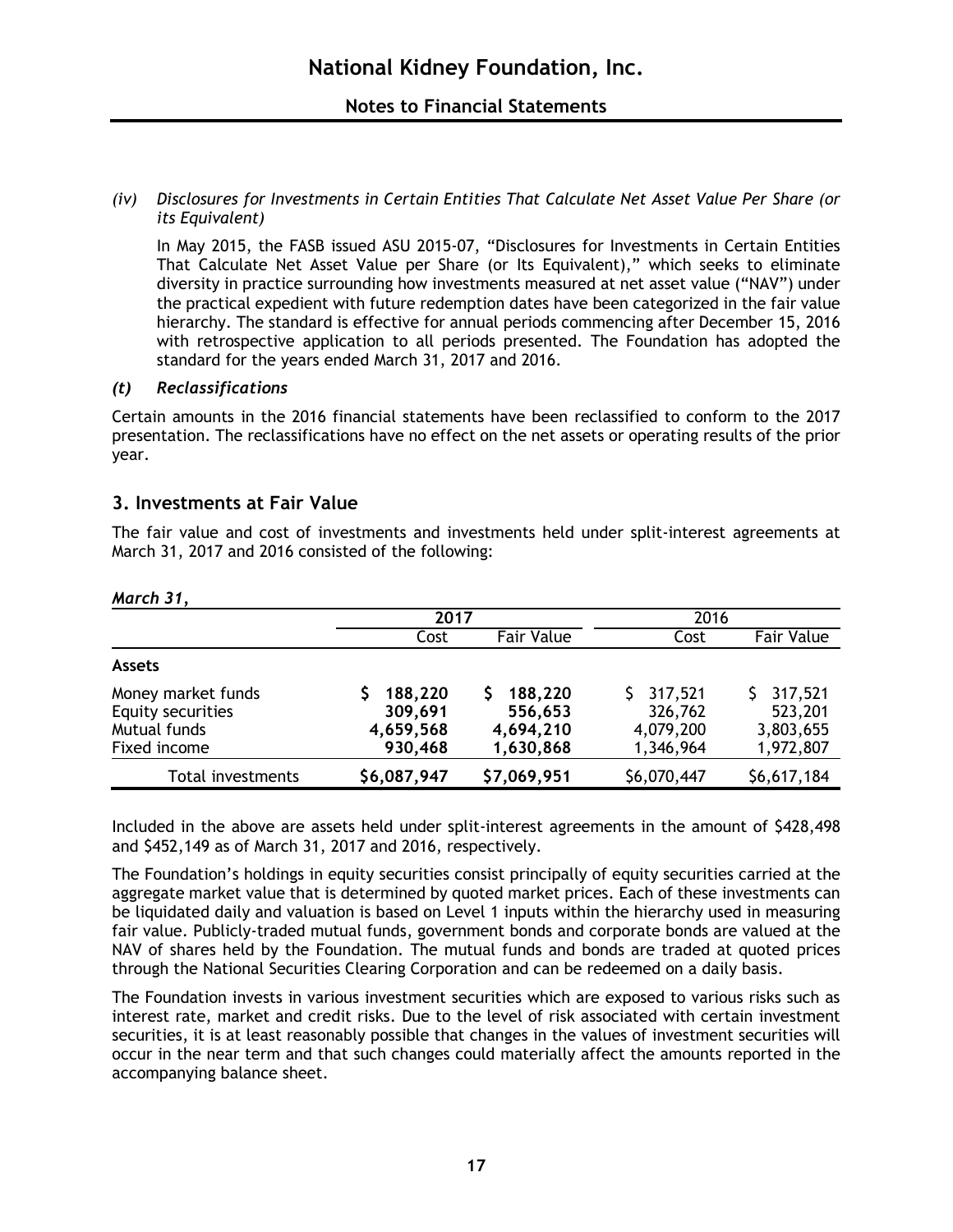## **Notes to Financial Statements**

The following tables present the financial instruments as of March 31, 2017 and 2016, by caption on the balance sheet, within the ASC 820 valuation hierarchy defined above:

#### *March 31, 2017*

|                    | Assets at Fair Value |         |                |             |
|--------------------|----------------------|---------|----------------|-------------|
|                    | Level 1              | Level 2 | Level 3        | Total       |
| Money market funds | \$188,220            |         |                | 188,220     |
| Equity securities  | 556,653              | -       |                | 556,653     |
| Mutual funds*      | -                    | -       | $\blacksquare$ | 4,694,210   |
| Government bonds*  | ۰                    | -       |                | 1,578,101   |
| Corporate bonds*   | -                    | -       |                | 52,767      |
| Total investments  | \$744,873            |         |                | \$7,069,951 |

*March 31, 2016*

|                    | Assets at Fair Value |         |                          |             |
|--------------------|----------------------|---------|--------------------------|-------------|
|                    | Level 1              | Level 2 | Level 3                  | Total       |
| Money market funds | \$317,521            |         |                          | 317,521     |
| Equity securities  | 523,201              |         | $\overline{\phantom{0}}$ | 523,201     |
| Mutual funds*      |                      |         | $\blacksquare$           | 3,803,655   |
| Government bonds*  |                      |         |                          | 80,457      |
| Corporate bonds*   | $\blacksquare$       |         |                          | 1,892,350   |
| Total investments  | \$840,722            |         |                          | \$6,617,184 |

\* Certain investments that are measured at fair value using the NAV per share (or its equivalent) practical expedient have not been recognized in the fair value hierarchy. The fair value amounts are presented in the balance sheet.

As of March 31, 2017 and 2016, there were no unfunded commitments nor transfers between levels.

#### **4. Other Receivables**

Other receivables as of March 31, 2017 and 2016 are as follows:

| March 31,                                              | 2017        | 2016        |
|--------------------------------------------------------|-------------|-------------|
| Pledges receivable, net                                | \$2,259,493 | 52,793      |
| Beneficial interest in charitable remainder trusts and |             |             |
| estates                                                | 1,729,848   | 2,089,123   |
| Contractual grants and miscellaneous receivables       | 1,426,148   | 650,754     |
|                                                        | \$5,415,489 | \$2,792,670 |

Included in other receivables are pledges receivable which represent unconditional promises to give. Pledges receivable are reported at their net present value calculated using a discount rate equal to the risk-free interest rate, which is the U.S. Treasury note interest rate in effect at the time the pledges are made and equal in duration to the length of time that the pledge is expected to be paid over.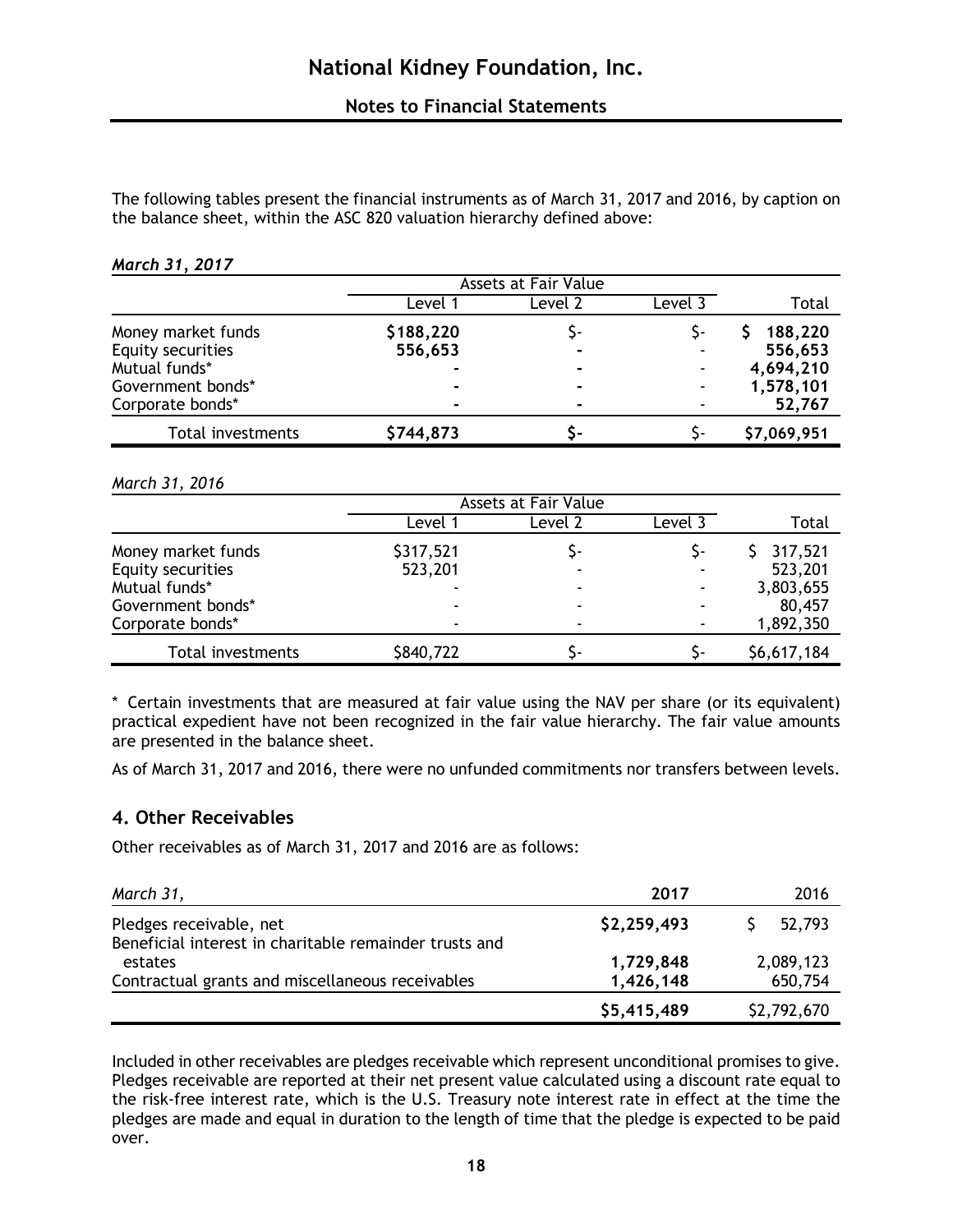As of March 31, 2017 and 2016, the following represents future payments due:

| March 31,                 | 2017        | 2016     |
|---------------------------|-------------|----------|
| Within one year           | \$1,557,119 | \$37,127 |
| Two to five years         | 717,750     | 16,017   |
| Discount to present value | (15, 376)   | (351)    |
|                           | \$2,259,493 | \$52,793 |

The discount rates to present value varied from 1.03% to 2.22%.

### **5. Fixed Assets**

At March 31, 2017 and 2016, fixed assets, net, consisted of the following:

| March 31,                                       | 2017        | 2016        |
|-------------------------------------------------|-------------|-------------|
| Furniture and equipment                         | \$2,238,661 | \$2,173,031 |
| Leasehold improvements                          | 275,435     | 275,435     |
| Capitalized software                            | 297,182     | 297,182     |
|                                                 | 2,811,278   | 2,745,648   |
| Less: Accumulated depreciation and amortization | (2,606,422) | (2,464,573) |
|                                                 | 204,856     | 281,075     |

Depreciation and amortization expense for the years ended March 31, 2017 and 2016 was \$141,849 and \$121,526, respectively.

## **6. Deferred Income**

Deferred income as of March 31, 2017 and 2016 is as follows:

| March 31,                                                                          | 2017                                | 2016                                |
|------------------------------------------------------------------------------------|-------------------------------------|-------------------------------------|
| Foundation programs and projects<br>Membership and subscriptions<br>Special events | \$2,959,953<br>535,048<br>1,107,871 | \$2,789,819<br>408,082<br>2,371,176 |
|                                                                                    | \$4,602,872                         | \$5,569,077                         |

## **7. Split-Interest Agreements**

The Foundation receives contributions under charitable gift annuities. The Foundation has segregated these assets as separate and distinct funds, independent from other funds and not to be applied to payment of the debts and obligations of the Foundation or any other purpose other than annuity benefits specified in the agreements. In addition, this portfolio of assets meets all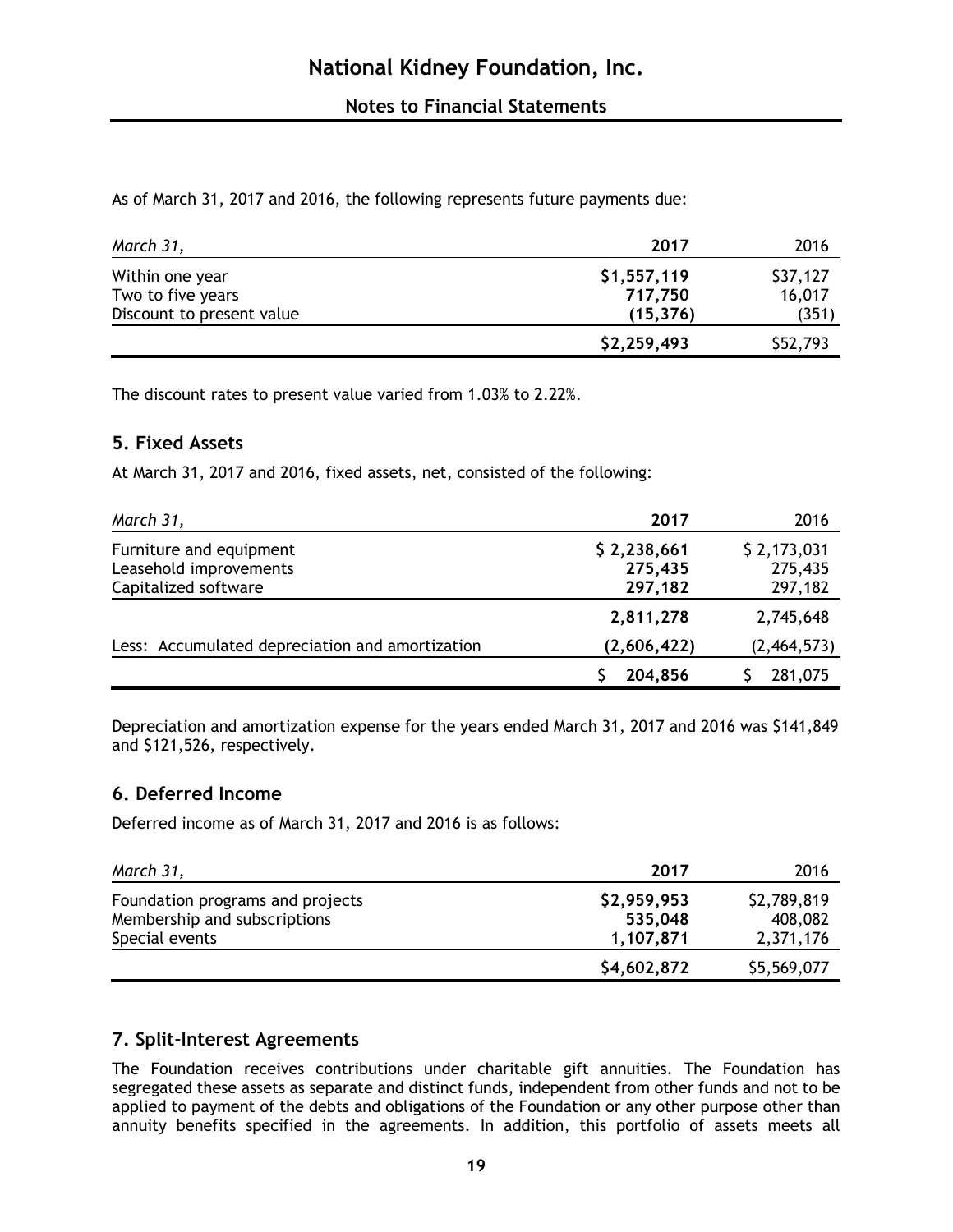## **Notes to Financial Statements**

requirements concerning permissible investments and mandated reserves as required by law. The Foundation agrees to pay a stated return annually to the beneficiaries as long as they live, after which time the remaining assets are available for unrestricted use by the Foundation.

As of March 31, 2017 and 2016, the total assets held under split-interest agreements were \$428,498 and \$452,149, respectively, at fair value. The actuarial present value, which approximates fair value, of the Foundation's payable to beneficiaries was \$334,361 and \$347,436 as of March 31, 2017 and 2016, respectively, and was calculated using interest rates ranging from 4.0% to 7.0%.

## **8. Line of Credit**

The Foundation has a line of credit with a financial institution of up to \$4,000,000. For the fiscal years ended March 31, 2017 and 2016, interest was charged monthly on the outstanding balance at either the three-month or six-month London Interbank Offered Rate ("LIBOR") plus an interest spread of 1.25% per annum, and one-month LIBOR plus an interest spread of 1.25% annum, respectively. The line of credit is secured by the Foundation's investments. As of March 31, 2017, the outstanding line of credit balance was \$3,700,000. There was no outstanding balance on the line of credit as of March 31, 2016. During the year ended March 31, 2017, the Foundation extended its line of credit to October 31, 2017, at which time all outstanding principal and interest amounts will be due and payable.

## **9. Retirement/Savings Plans**

#### *(a) 403(b) Plan*

The Foundation has a contributory retirement/savings plan that covers substantially all full-time employees who meet certain age and service requirements. Under the terms of the plan, contributions are made under Section 403(b) of the Code and are invested, at the discretion of the plan participant, in one or more of the investment vehicles available under the plan. Pension expense for the years ended March 31, 2017 and 2016 amounted to approximately \$443,000 and \$398,000, respectively.

#### *(b) 457(f) Plan*

The Foundation has a Section 457(f) Senior Staff Flexible Benefit Plan (the "Plan") that provides senior management employees with a benefit allowance contributed by the Foundation, which can be used for various benefit options, including a capital accumulation account. At March 31, 2017, the Plan was fully funded and the Foundation did not incur any benefit expense for the current fiscal year. The fully funded liability related to the Plan amounted to approximately \$15,860 and \$182,000 at March 31, 2017 and 2016, respectively, and is included in accounts payable and accrued expenses in the accompanying balance sheet. This liability is fully funded by investments held in the Foundation's portfolio.

#### **10. Commitments**

#### *(a) Operating Leases*

The Foundation occupies premises under non-cancelable operating leases in effect through 2021. Under the terms of these operating leases, rental payments increase annually. However, for financial statement purposes, rent expense is recorded on the straight-line basis over the term of the lease. The difference between rental payments made under the lease and rent expense calculated on the straight-line basis is recorded as deferred rent.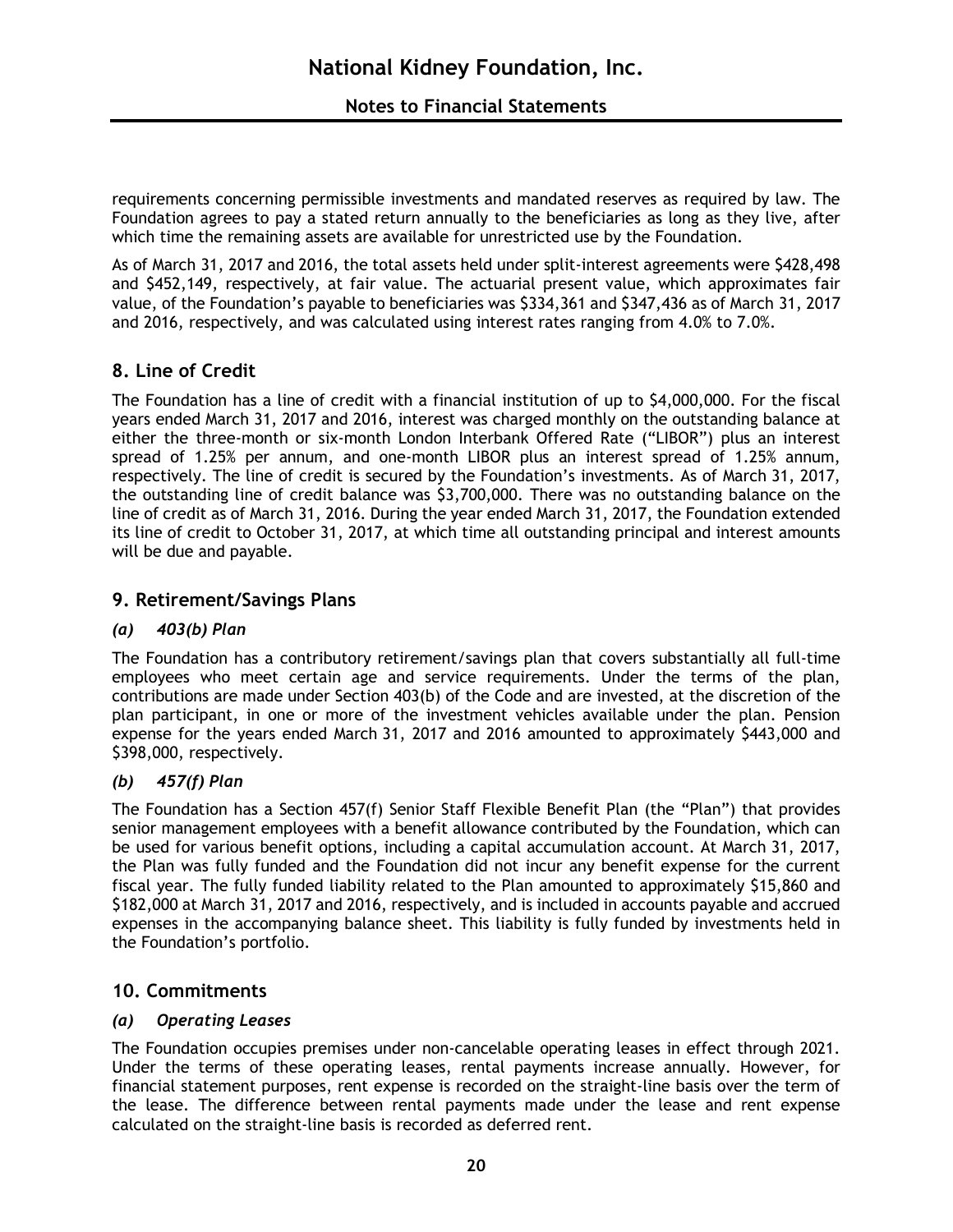Rent expense approximated \$1,801,000 and \$1,864,000 for the years ended March 31, 2017 and 2016, respectively.

Future minimum lease payments are as follows:

| 2018       | \$1,855,262  |
|------------|--------------|
| 2019       | 1,707,384    |
| 2020       | 1,699,213    |
| 2021       | 1,752,496    |
| 2022       | 1,577,908    |
| Thereafter | 12,676,206   |
|            | \$21,268,469 |

#### *(b) Awards and Grants*

As of March 31, 2016, the Foundation has entered into conditional multi-year research grant commitments. The Foundation recognizes as expense the portion of the research grant award that becomes unconditional during the fiscal period. The Foundation has expensed research grants of \$186,000 and \$120,000 during the years ended March 31, 2017 and 2016, respectively.

### **11. Temporarily Restricted Net Assets**

Temporarily restricted net assets are restricted for the following purposes at March 31, 2017 and 2016:

| March 31,                                                                                | 2017                              | 2016                                |
|------------------------------------------------------------------------------------------|-----------------------------------|-------------------------------------|
| Young investigators and clinical scientists research<br>Other research<br>Other programs | \$1,700,039<br>647,063<br>396,708 | \$1,747,448<br>1,424,787<br>615,120 |
|                                                                                          | \$2,743,810                       | \$3,787,355                         |

Temporarily restricted net assets were released from restrictions in fiscal 2017 and 2016 as follows:

| Year ended March 31,                                                                     | 2017                              | 2016                          |
|------------------------------------------------------------------------------------------|-----------------------------------|-------------------------------|
| Young investigators and clinical scientists research<br>Other research<br>Other programs | \$263,862<br>1,020,802<br>945,173 | 120,000<br>839,988<br>837,086 |
|                                                                                          | \$2,229,837                       | \$1,797,074                   |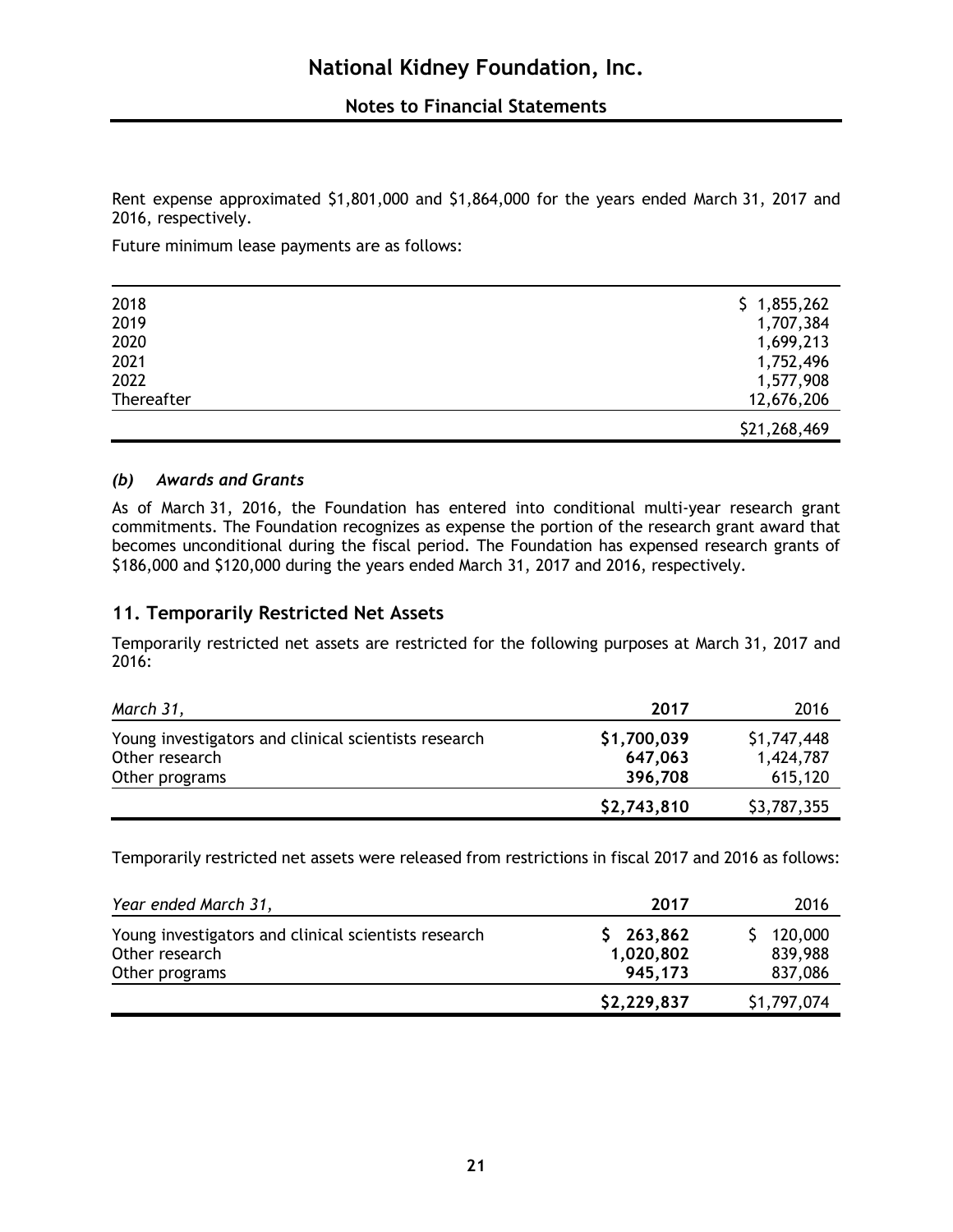## **12. Permanently Restricted Net Assets**

Permanently restricted net assets consist of investments that are to be held in perpetuity. The permanently restricted net assets held at March 31, 2017 and 2016 are to be used as follows:

| March 31,               | 2017        | 2016        |
|-------------------------|-------------|-------------|
| Enuresis research       | 174,237     | 174,237     |
| Other research          | 292,208     | 292,208     |
| <b>Patient services</b> | 95,000      | 95,000      |
| Community services      | 90,680      | 90,680      |
| Professional education  | 11,929      | 11,929      |
| Public education        | 97,872      | 97,872      |
| Undesignated programs   | 433,170     | 433,170     |
|                         | \$1,195,096 | \$1,195,096 |

The following table represents the endowment investment composition by type of fund as of March 31, 2017 and 2016:

| March 31,                 | 2017        | 2016        |
|---------------------------|-------------|-------------|
| Cash and cash equivalents | 73,640      | 68,769      |
| Equity securities         | 179,083     | 179,083     |
| Mutual funds              | 731,951     | 713,809     |
| Government bonds          | 210,422     | 233,435     |
|                           | \$1,195,096 | \$1,195,096 |

Changes in endowment net assets for the years ended March 31, 2017 and 2016 consisted of the following:

#### *Year ended March 31, 2017*

|                                                                                                                      | Temporarily<br>Restricted        | Permanently<br>Restricted                       | Total                               |
|----------------------------------------------------------------------------------------------------------------------|----------------------------------|-------------------------------------------------|-------------------------------------|
| Endowment net assets, beginning of year<br>Investment income<br>Appropriation of endowment assets for<br>expenditure | \$153,906<br>138,523<br>(58,328) | \$1,195,096<br>$\blacksquare$<br>$\blacksquare$ | \$1,349,002<br>138,523<br>(58, 328) |
| Endowment net assets, end of year                                                                                    | \$234,101*                       | \$1,195,096                                     | \$1,429,197                         |